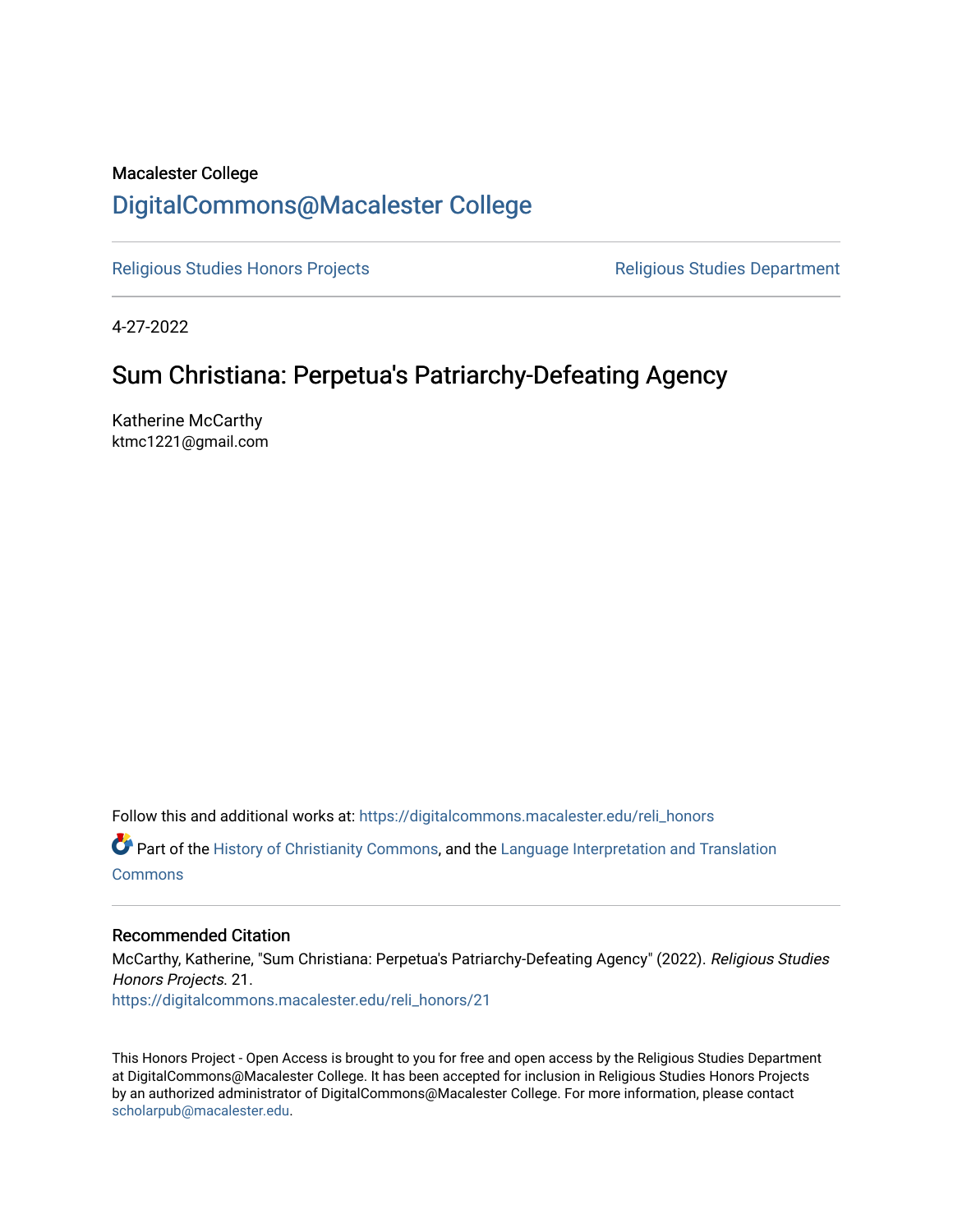# SUM CHRISTIANA: PERPETUA'S PATRIARCHY-DEFEATING AGENCY

# KATHERINE McCARTHY

# MACALESTER COLLEGE RELIGIOUS STUDIES HONORS

ADVISOR: SUSANNA DRAKE

APRIL 27, 2022

Thank you to my amazing mentors who were kind enough to serve on the oral examination committee: Susanna Drake, Nanette Goldman, and Ahoo Najafian. You all have been invaluable in both my academic and personal developments at Macalester. I am forever grateful for your guidance and support.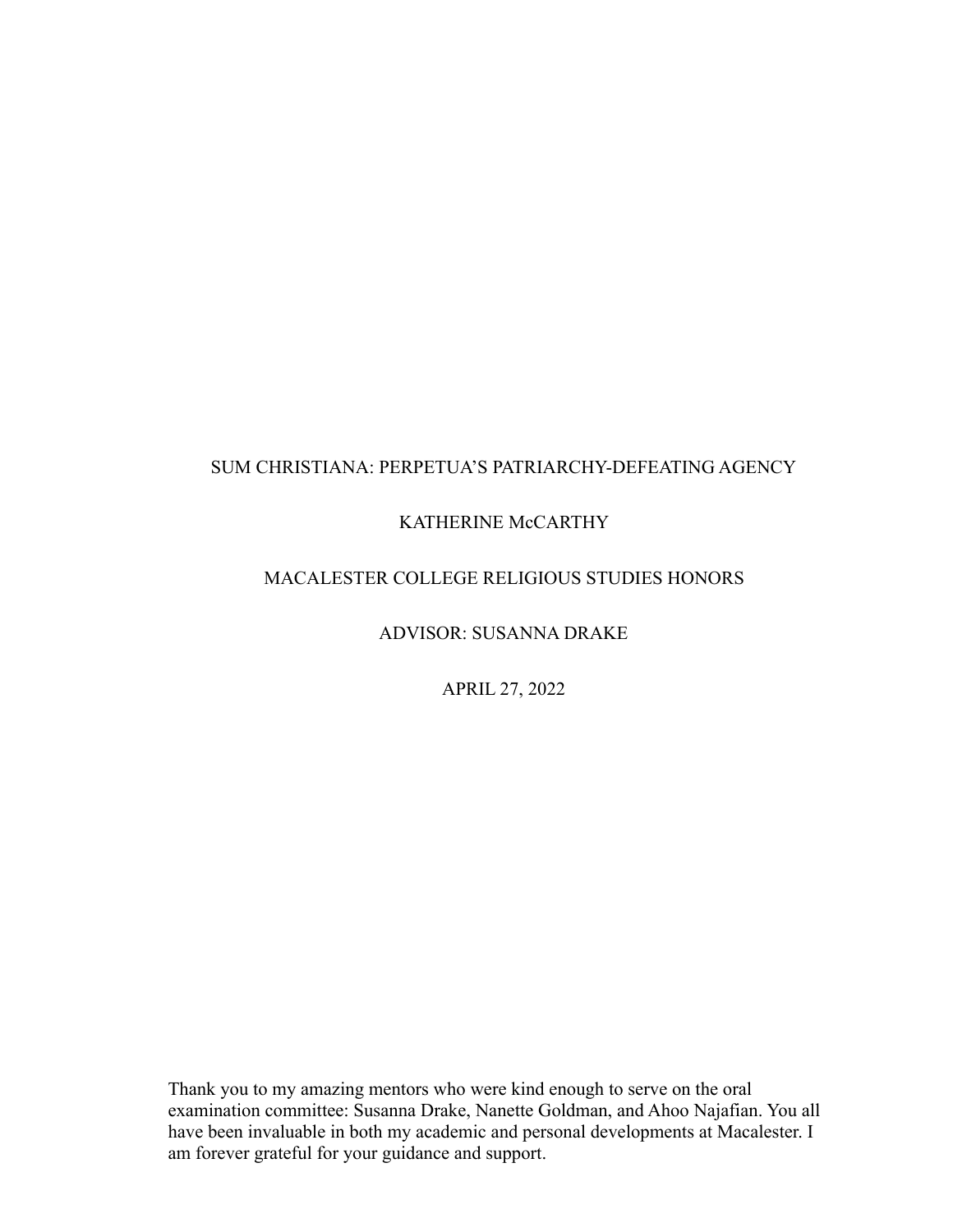#### INTRODUCTION OF THE TEXT

It can be argued that texts are the foundation of a religion. The words that are canonized shape the rituals and the practitioners. While the stories deemed worthy during the Christian canonization years and years ago, which often were transmitted by white men, affect modern society, they also impacted the societies in which they were written. The early Christian text, *Passio Sanctarum Perpetuae et Felicitatis*, outlines the martyrdom of catechumens, new converts to Christianity still waiting for baptism, in the North African Roman province of Carthage in the year 203 C.E.. The *Passio Sanctarum Perpetuae et Felicitatis* (hereby referred to as the *Passio*) is a story that critiques the pagan and patriarchal aspects of the Roman Empire through the voice of a woman.

Authorship of the *Passio* cannot be pinpointed. Some like Barbara K. Gold, believe that there are three authors: an editor, Perpetua<sup>1</sup>, and Saturus.<sup>2</sup> Arguments as to who the editor could be are fairly convincing that it was Perpetua's contemporary, the famous Christian apologist Tertullian; and others believe that Tertullian is the sole author. <sup>3</sup> While the scholarly debate around authorship of the *Passio* is compelling, authorship, and historical reliability, <sup>4</sup> are not the focus of this paper. Rather, an analysis of the words used is the focus, as that is the text that circulated.

Christian texts, especially martyrdom narratives such as the *Passio*, were instrumental documents in shaping early Christianity. They actively attempted to change

 $2$  Gold, 153. <sup>1</sup> This is an exciting thought, because if Perpetua is the author, the *Passio* is the earliest Latin prose by any woman; Gold, "'And I Became a Man' Gender Fluidity and Closure in Perpetua's Prison Narrative," 153.

<sup>&</sup>lt;sup>3</sup> Raven, "The New Religion," 155.

<sup>4</sup> King, "Willing to Die for God: Individualization and Instrumental Agency in Ancient Christian Martyr Literature," 351.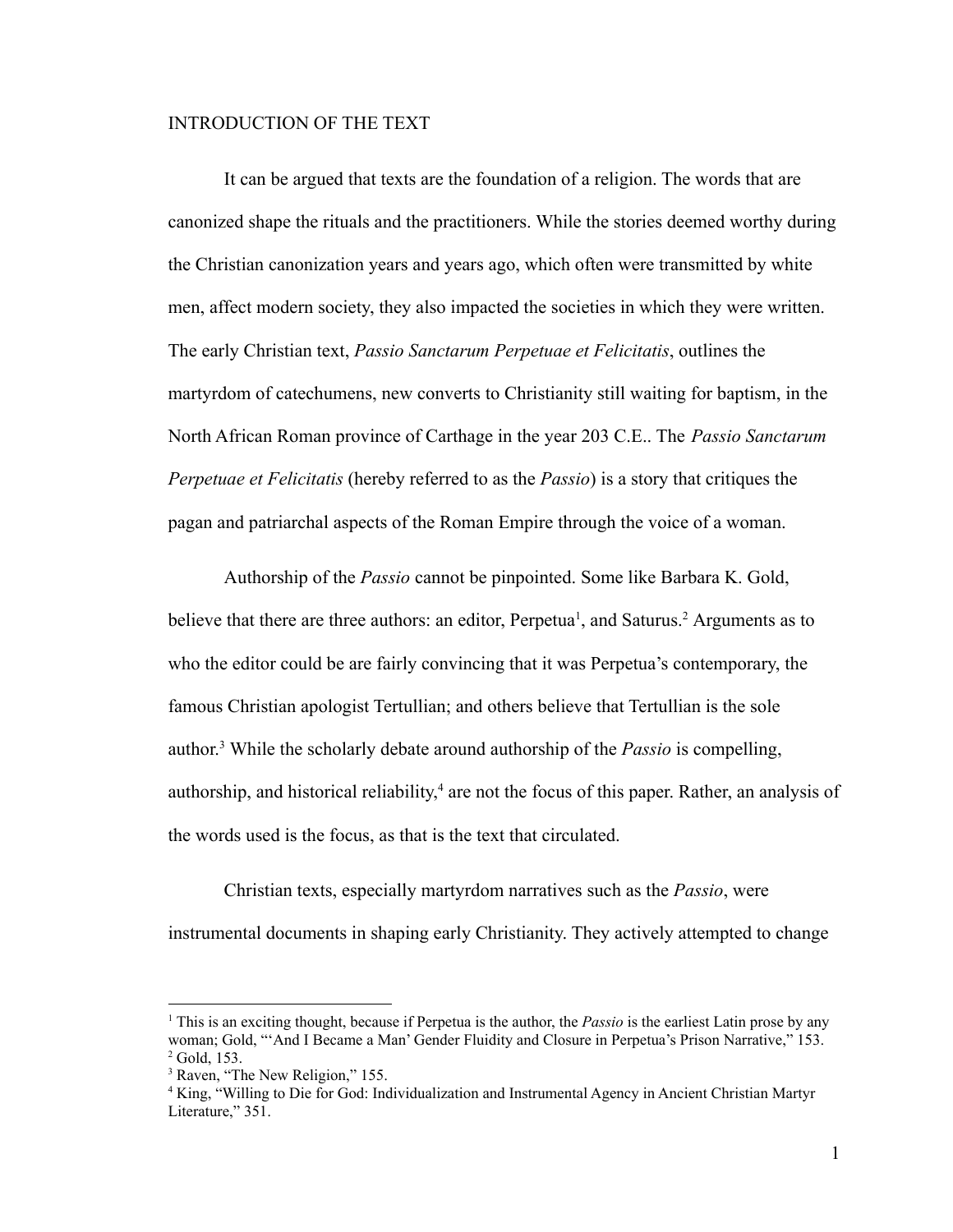the minds of the readers and listeners and challenged the Roman Empire.<sup>5</sup> Christian literature under Roman rule was often utilized as a way to address persecution by the Romans. It encouraged Christians to hold to their faith and stay in their Christian community. <sup>6</sup> Some Christians, like the third century intellectual Origen of Alexandria, viewed martyrdom as a rational choice and urged followers to prepare themselves for martyrdom, similar to the *Passio*. <sup>7</sup> Martyrs were, and are, a symbol of resistance against imperialism. In the context of the *Passio*, this resistance against authority was also directed against the social structure, specifically against elites, as some upper class individuals weaponized religion to minimize those below them and gain favor of their superiors.<sup>8</sup> While the *Passio* was written by Christians for Christians, it still existed within its contemporary public discourse.<sup>9</sup> Public discourse and demonstrations are at the heart of martyrdom narratives. Martyrdom narratives aim to highlight the joy of martyrs as a way to educate the public on the Christian way of life.<sup>10</sup>

This highlighting of joy is ever present in the *Passio*. It is a text that has been heavily discussed since its 'rediscovery' in 1663.<sup>11</sup> With this discussion comes translations. I was first introduced to the *Passio* in a college class on Martyrdom. When writing a paper for that class, I sought out multiple translations to make sure I was confident in my arguments. Consistently through each translation, I was in awe that it

<sup>5</sup> Perkins, "Suffering and Power," 104.

<sup>&</sup>lt;sup>6</sup> King, "Willing to Die for God: Individualization and Instrumental Agency in Ancient Christian Martyr Literature," 355.

 $<sup>7</sup>$  King, 354.</sup>

<sup>8</sup> Cooper, "A Father, a Daughter and a Procurator: Authority and Resistance in the Prison Memoir of Perpetua of Carthage," 687.

<sup>9</sup> Sowers, "Pudor et Dedecus: Rhetoric of Honor and Shame in Perpetua's Passion," 383.

<sup>10</sup> King, "Willing to Die for God: Individualization and Instrumental Agency in Ancient Christian Martyr Literature," 369; This is especially in The Epistle of Ignatius to the Romans and the Martyrdom of Polycarp.

<sup>&</sup>lt;sup>11</sup> Cobb, "Suicide by Gladiator? The Acts of Perpetua and Felicitas in Its North African Context," 600.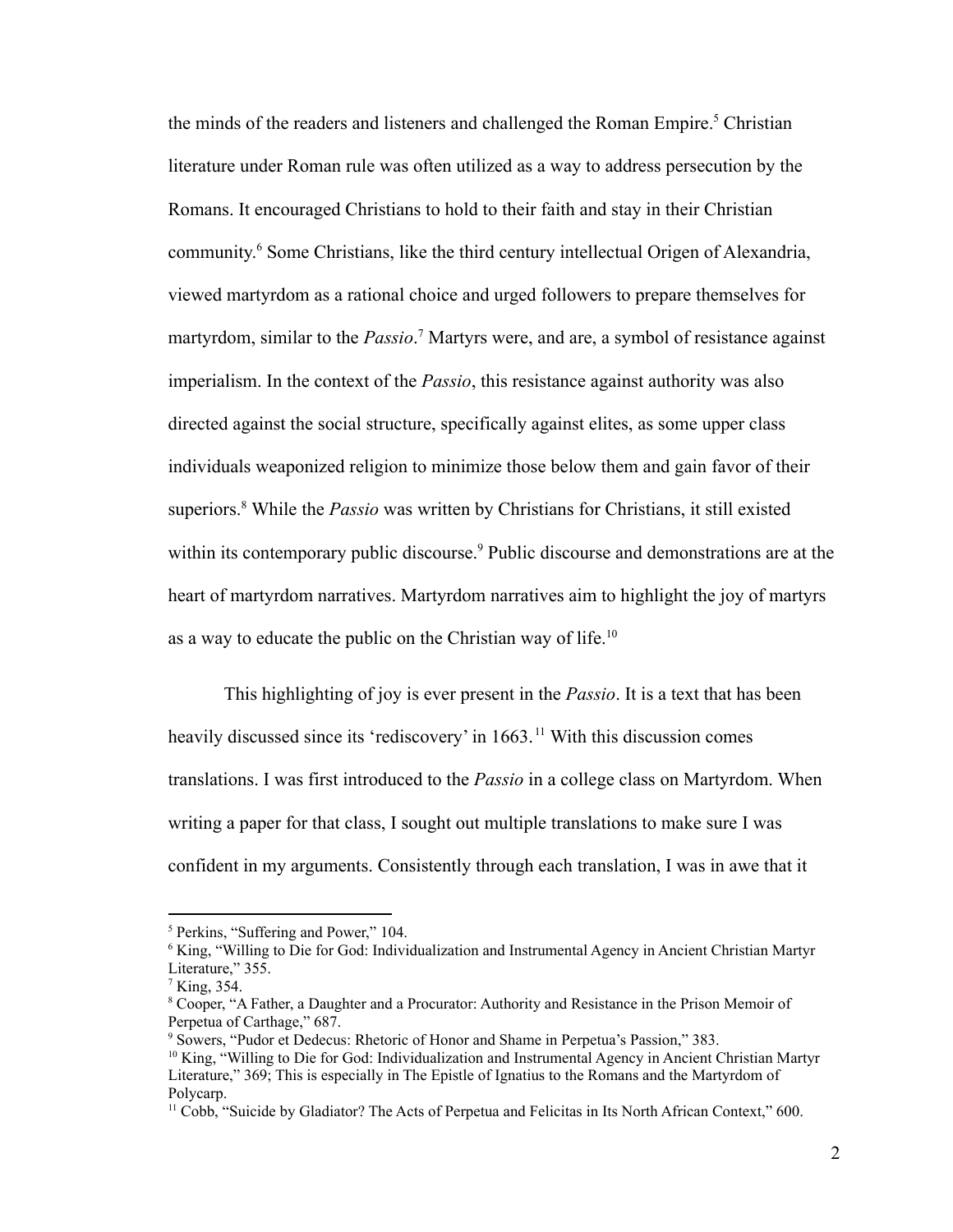was a surviving early Christian text that centered on women – something I had not seen much growing up. I was intrigued by the first person woman narrative, but I was disgusted by the editor<sup>12</sup> who compiled the work. The editor fetishized the women martyrs. They explicitly state how Perpetua seeks modesty during her martyrdom, but then goes on to heavily describe her in a sexualized manner. In this example, the editor shows Pereetua wanting to exhibit modesty over her own body, in the arena; Perpetua actively covers herself when her leg is exposed. In the same section, the editor describes Perpetua's breasts in an, in my opinion, unnecessarily sexual way. To me, this screams 'male gaze.'

Not alone in this thought, $13$  I decided to conduct my honors project on something also tied to the patriarchy, the *paterfamilias*. Through this paper, I will dig into the original language surrounding Perpetua's recorded encounters with her *paterfamilias* and place these interactions in their cultural and religious contexts. In doing so, I center Perpetua's own execution of agency in third century North Africa. In order to accomplish this I will follow Elizabeth Castelli's scholarshop that affirms Perpetua as an author. 14

In the third century, Imperial Rome was in the midst of figuring out how to control its vast Empire. The empire had outbursts of plagues and great migrations of peoples. A very small portion of what Roman Governors were dealing with also included trying to understand how to respond to the new movement of Christianity. Roman Emperors disliked how Christian leaders discouraged their followers from taking oaths

<sup>&</sup>lt;sup>13</sup> Parkhouse, "The Fetishization of Female Exempla: Mary, Thecla, Perpetua and Felicitas," 586. <sup>12</sup> The editor/narrator who contextualizes Perpetua and Saturus' tales, not the translator. Although I do believe some translations do play into the fetishizing too strongly. But that's a topic for another paper.

<sup>&</sup>lt;sup>14</sup> Castelli, "The Martyr's Memory: Autobiography and Self-Writing in Ignatius, Perpetua, and Pionius," 85.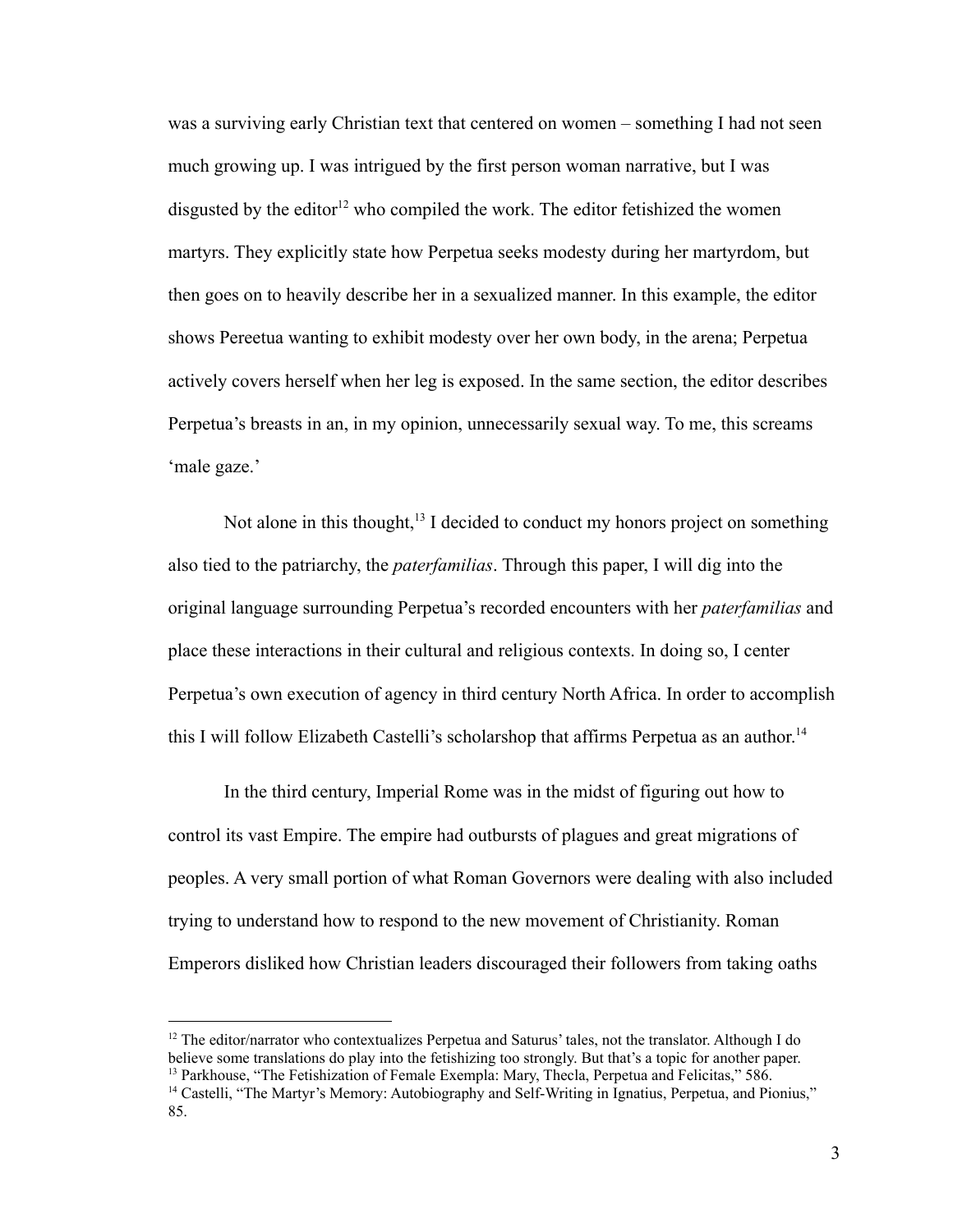and making sacrifices, which were pillars of Roman society. Sacrifices and oaths were traditional, at times required, Roman avenues of honoring the Emperor and Roman gods. Most, if not all, Christian leaders would have considered this idolatry and thus did not want their followers to participate. In an attempt to unite the Empire during this transitional period, Emperor Septimus Severus, who reigned from 193 C.E. - 211 C.E., outlawed the Christian movement.<sup>15</sup> In theory, Christians were to be punished for their refusal to venerate the Emperor and Roman gods, but in practice were not actively sought out. Because of this, persecution was sporadic and rather inconsistent across the Empire.

Septimus Severus was hopeful that by enforcing loyalty, he would gain social control in the Roman colonies. Social control was achieved in the Roman colonies, like Carthage, due to something that resembles a modern day pyramid scheme; in order to keep control, the government relied on the elite class to expose those who disobeyed the government, often those below them in social order. Some scholars like Sara Parvis believe that the social control targeted catechumens–those who were most unsure about themselves and their loyalty, and therefore potentially the easiest to elicit a recant out  $of.<sup>16</sup>$ 

With this hope for manipulation, the faith of six near converts were reported to the Carthiginian Governor, Hilarianus, under rule of Roman Emperor Septimius Severus. While Septimus Severus was in Africa during the trial, it is unknown if he was involved in this trial in any way. <sup>17</sup> Roman officials possibly could have guessed that this group of catechumens would be eager for martyrdom, as they would not be the first Christian

<sup>&</sup>lt;sup>15</sup> Eusebius, "Origen and Atrocities at Alexandria," 188.

<sup>&</sup>lt;sup>16</sup> Parvis, "Perpetua," 367.

<sup>&</sup>lt;sup>17</sup> Raven, "The New Religion," 152.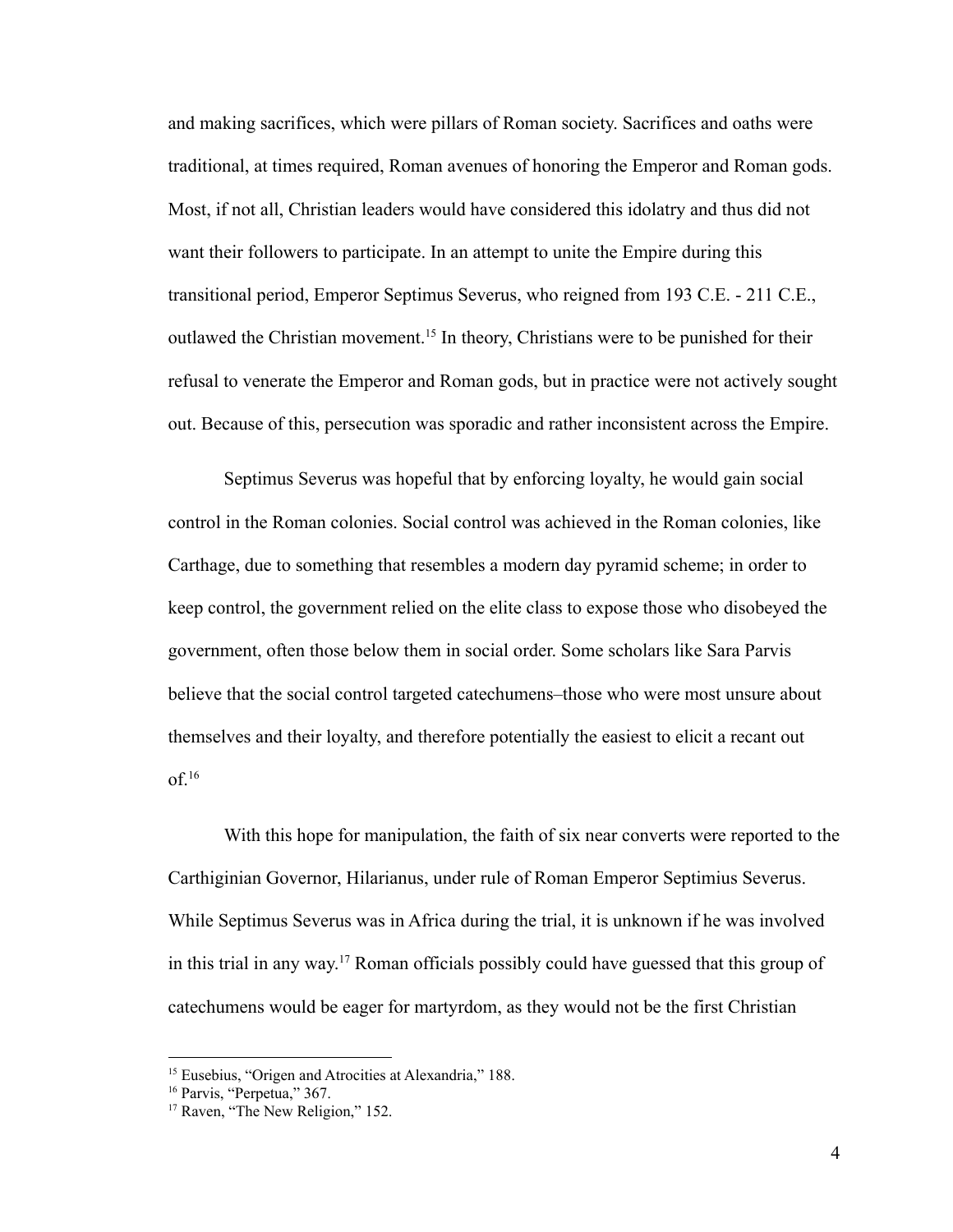martyrs.<sup>18</sup> Even more, joyful death in religion was not unknown at the time and place. In Punic religions of North Africa, sacrificial victims were deified.<sup>19</sup> With a similar sense of glory, the martyrdom of early Christians relied on the Roman backdrop to make their professions of faith public and powerful.<sup>20</sup> This group of catechumens knew that a public hearing and public martyrdom awaited them, and they were eager to share their faith in such a public manner. The group of catechumens, consisting of Perpetua, Felicitas, Revocatus, Secundulus, Saturnius, and Saturus, were presented for a public trial before Hilarianus. In this trial, Septimus Severus' ban on Christianity was strongly enforced. With their unanimous confession of their faith, Hilarianus condemned them to death by beast in the public arena. Perpetua stood out from this group, and the *Passio* narrates her tale.

# WHO WAS PERPETUA?

To start, we must discuss who Pereptua was. The following is my own translation<sup>21</sup> of section two of the *Passio*:

The maturing catechumens had been apprehended, Revocatus and Felicitas, his fellow slave, Saturninus and Secundulus. And among these, Vibia Perpetua, distinguished in birth, liberally prepared, a matronly wife, having a father and mother and two brothers, one a catechumen in the same manner, and a son newborn to the breasts: Also she herself was around the age of twenty-two. From

<sup>&</sup>lt;sup>18</sup> To read about a group of earlier Christian martyrs in North Africa, look at "The Acts of the Scillitan" Martyrs<sup>"</sup>

<sup>&</sup>lt;sup>19</sup> Raven, "The New Religion," 154.

<sup>&</sup>lt;sup>20</sup> King, "Willing to Die for God: Individualization and Instrumental Agency in Ancient Christian Martyr Literature," 368.

<sup>&</sup>lt;sup>21</sup> I translated from J. Armitage Robinson's compilation of the original Latin text.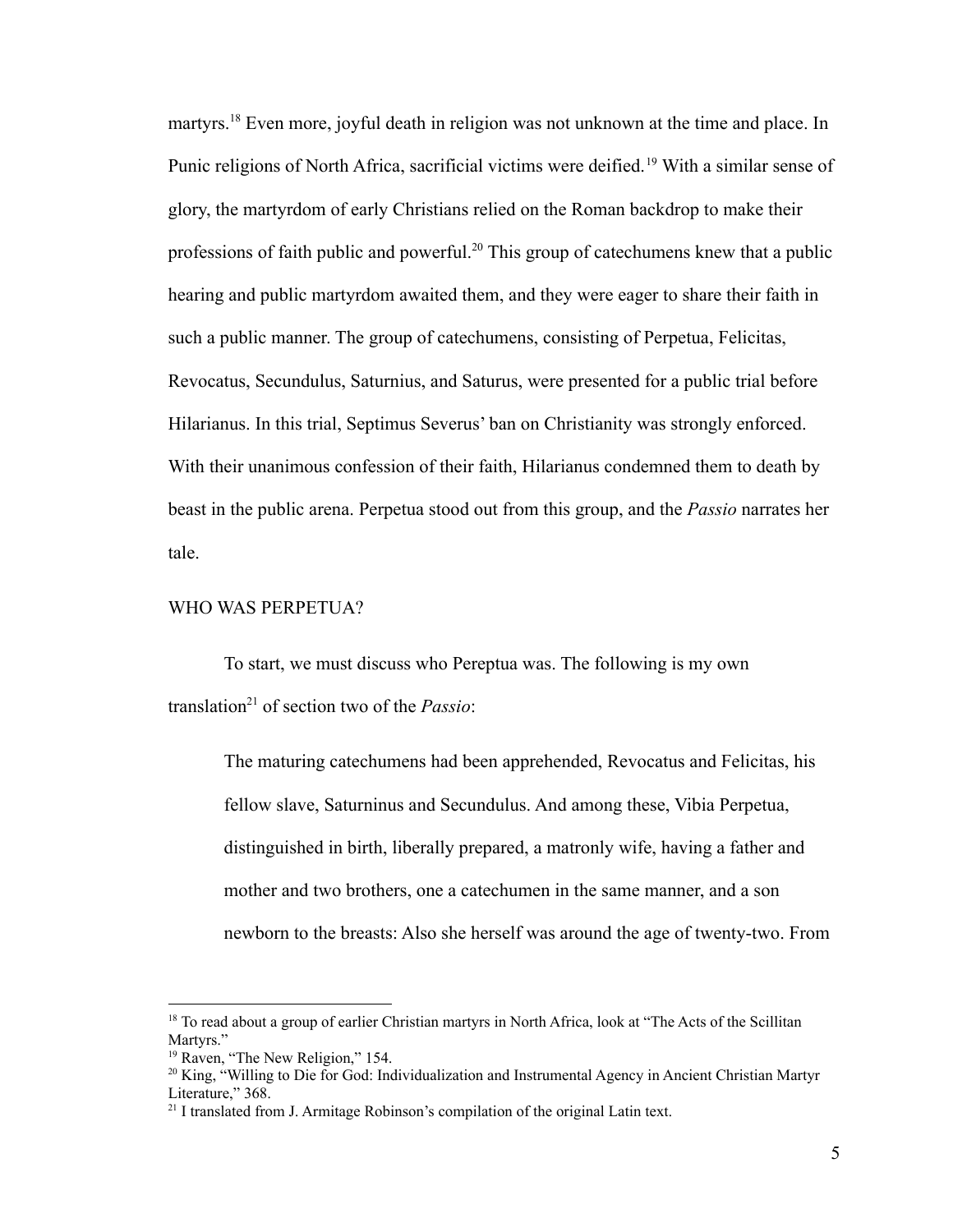this now she herself narrates the whole order of her martyrdom, as she left behind, having been written down by her hand and I join with understanding.

Vibia Perpetua was a young woman around the age of 22. Perpetua was a daughter, niece, sister, and mother. Scholarly discourse around her family varies. Some, like Barbara K. Gold, argue that her family was heavily Romanized having most likely gained citizenship under Emperor Tiberius<sup>22</sup> almost 200 years prior. Others, like Sara Parvis, acknowledge that in the *Passio* Perpetua speaks Greek<sup>23</sup> and her brother has a Greek name, Dinocrates, so it is possible her mother was Greek.<sup>24</sup> As it is uncertain how long Perpetua's parents had been Roman citizens, or if they were Roman citizens at all, the religious status of her parents is also uncertain.<sup>25</sup> They could have identified as pagans who were disappointed at the fact that their daughter was a Christian; or they could have been Christians who didn't want to see their daughter die. Regardless of their faith, Perpetua's family appears to have had an established life in Roman ruled North Africa. An untraced tradition claims that Perpetua came from the town of Thurburbo Minus, about 45 kilometers west of Carthage.<sup>26</sup> While Thurburbo Minus was a relatively large town, large enough to have its own Roman amphitheater, <sup>27</sup> because Carthage was the Roman Governor's capital, the arrested catechumens were taken to Hilarianus in Carthage.

While arrested, Perpetua's family came to visit her. She mentions conversations with her mother and brother, and highlights interactions with her *paterfamilias*. A

<sup>&</sup>lt;sup>22</sup> Gold, "'And I Became a Man' Gender Fluidity and Closure in Perpetua's Prison Narrative," 154.

<sup>&</sup>lt;sup>23</sup> Although that could have been an illusion tied to Saturus' vision.

<sup>&</sup>lt;sup>24</sup> Parvis, "Perpetua," 366.

<sup>&</sup>lt;sup>25</sup> Cooper, "A Father, a Daughter and a Procurator: Authority and Resistance in the Prison Memoir of Perpetua of Carthage," 691.

 $26$  Cooper, 685.

 $27$  Cooper, 698.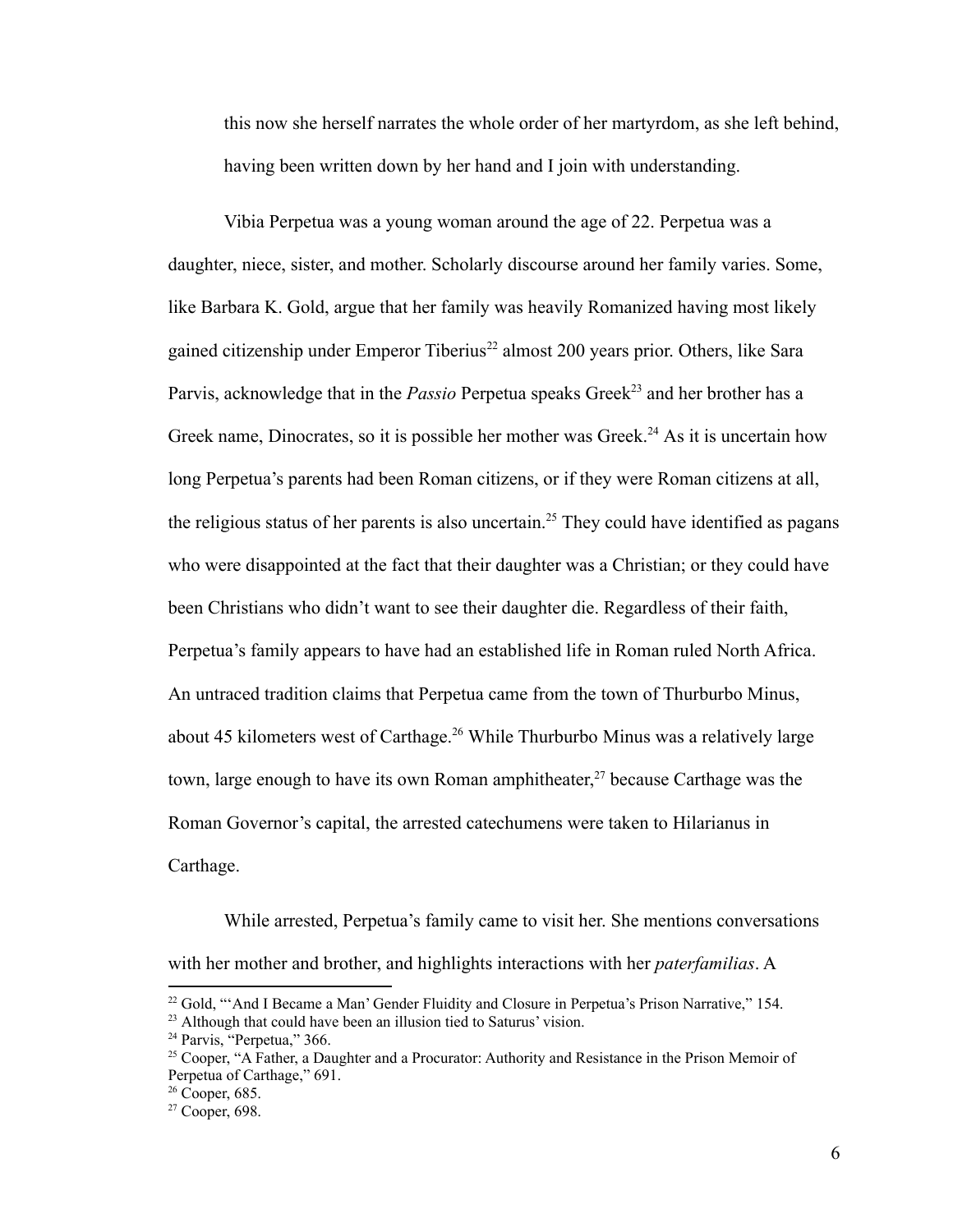*paterfamilias* was the head of a Roman household. As such, he had the responsibility of taking care of everything related to the family; overseeing everything from finances to marital relations of children and everything in between. In return, the family, especially women and particularly daughters, were expected to obey their father.<sup>28</sup> Roman society emphasized patriarchy through familial order and expected maternity from its women. Women had the domestic obligation to obey their fathers and take care of their sons. In third century Roman society, women were prescribed to exist primarily within the domestic sphere.<sup>29</sup> Societal order was dependent on the familiar order. In this way, patriarchy was ever present in the household, in the city, and in the Empire.

Moreover, this expectation of obedience was not solely a Roman societal function. In fact, Household Codes are professed throughout the New Testament.<sup>30</sup> In Colossians 3:18-4:21, the roles of the Christian family align with a family under rule of the *paterfamilias*:

Wives, submit yourselves to your husbands, as is fitting in the Lord. Husbands, love your wives and do not be harsh with them. Children, obey your parents in everything, for this pleases the Lord. Fathers, do not embitter your children, or they will become discouraged.

Women were not permitted to teach or take on leadership roles, but expected to become mothers in order to be saved.<sup>31</sup> In the Christian family, just as the Roman family, fathers were at the top, with wives and children below. There was a deep requirement of obedience upwards and love downwards. This is not to say that every Christian agreed

<sup>&</sup>lt;sup>28</sup> Sowers, "Pudor et Dedecus: Rhetoric of Honor and Shame in Perpetua's Passion," 374.

<sup>29</sup> Sowers, 373-374.

<sup>30</sup> Col 3:18-4:1 (New Revised Standard Version); Eph 5:22-6:9; Ti 2:1-10; 1 Pt 2:13-3:7.

 $31$  1 Tm 2:12-15.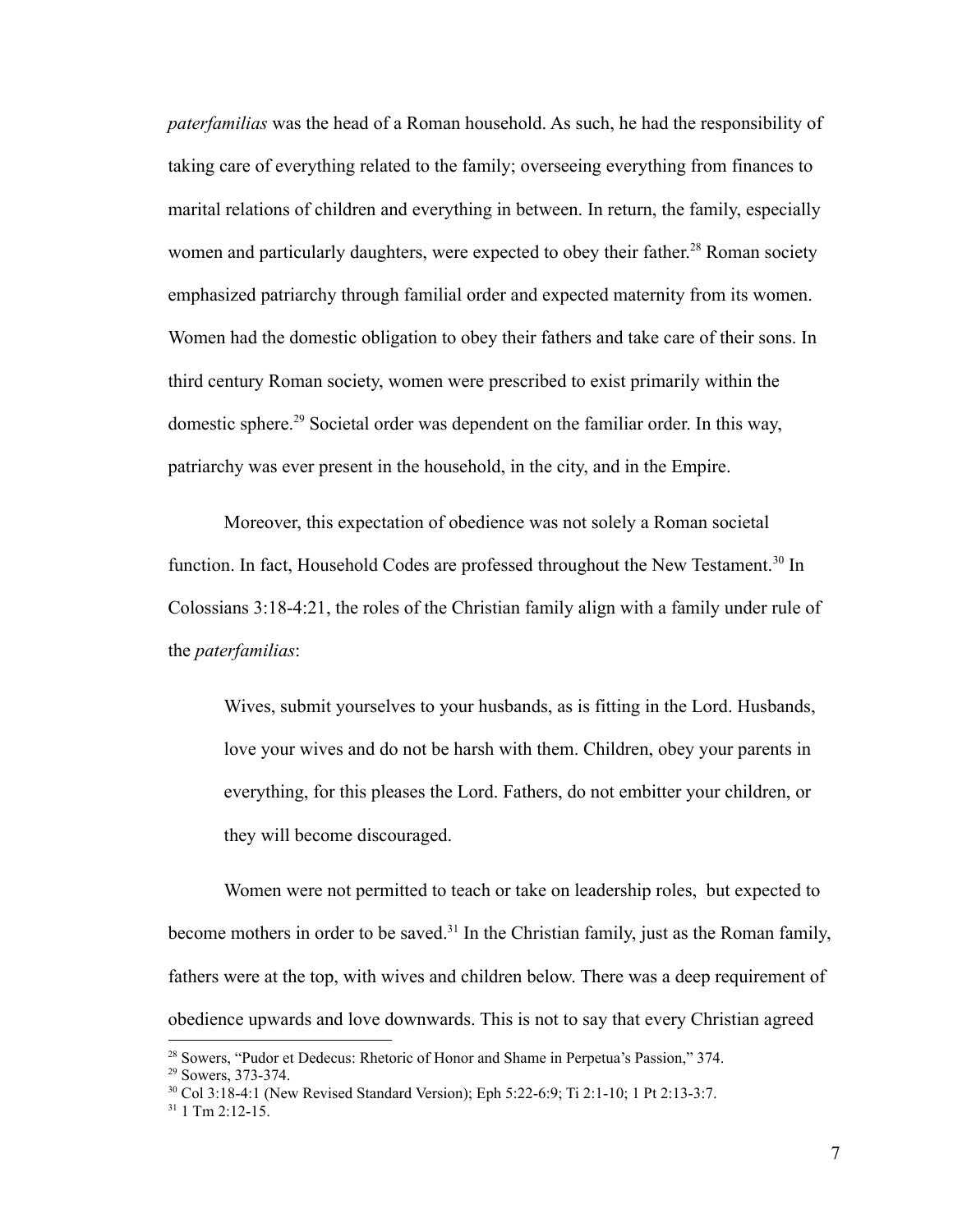with the Christian hierarchy, as we can clearly see in the *Passio*. However, there is a definite mimicking of Roman household structures within the Church. There is a notion that Christians should still exist within the typical Roman family structure.

Perpetua disrupted both Roman hierarchy, by talking back to her *paterfamilias* and gaining authority, and also the Christian hierarchy, by becoming leader of the group of catechumens. Perpetua did not conform to what her societies expect of her.

It is with this understanding that I began to focus on the four sections of the *Passio* in which Perpetua and her father crossed paths. While the following textual analysis highlights four sections, understanding the whole of the *Passio* is critical to understanding the sections. I have compiled a brief summary, not translation, of the entire document to either inform you, the reader, of the *Passio* or to refresh your memory. 32 Each section is denoted by a Roman numeral.

# **SUMMARY**

- I. Each generation can learn from the past. God pours out his spirit on his people. This story of martyrs is told that you might have communion with the sacred martyrs, and that also to remember the glories of the Lord. Amen.
- II. Catechumens nearing their baptism were arrested: Revocatus, Felicity, Saturnius, Secundulus, and Perpetua. Perpatua was distinguished in her birth and came from a family with a father, mother, two brothers, one of

<sup>&</sup>lt;sup>32</sup> I referred to Thomas J. Heffernan's translation to make sure my summary was accurate.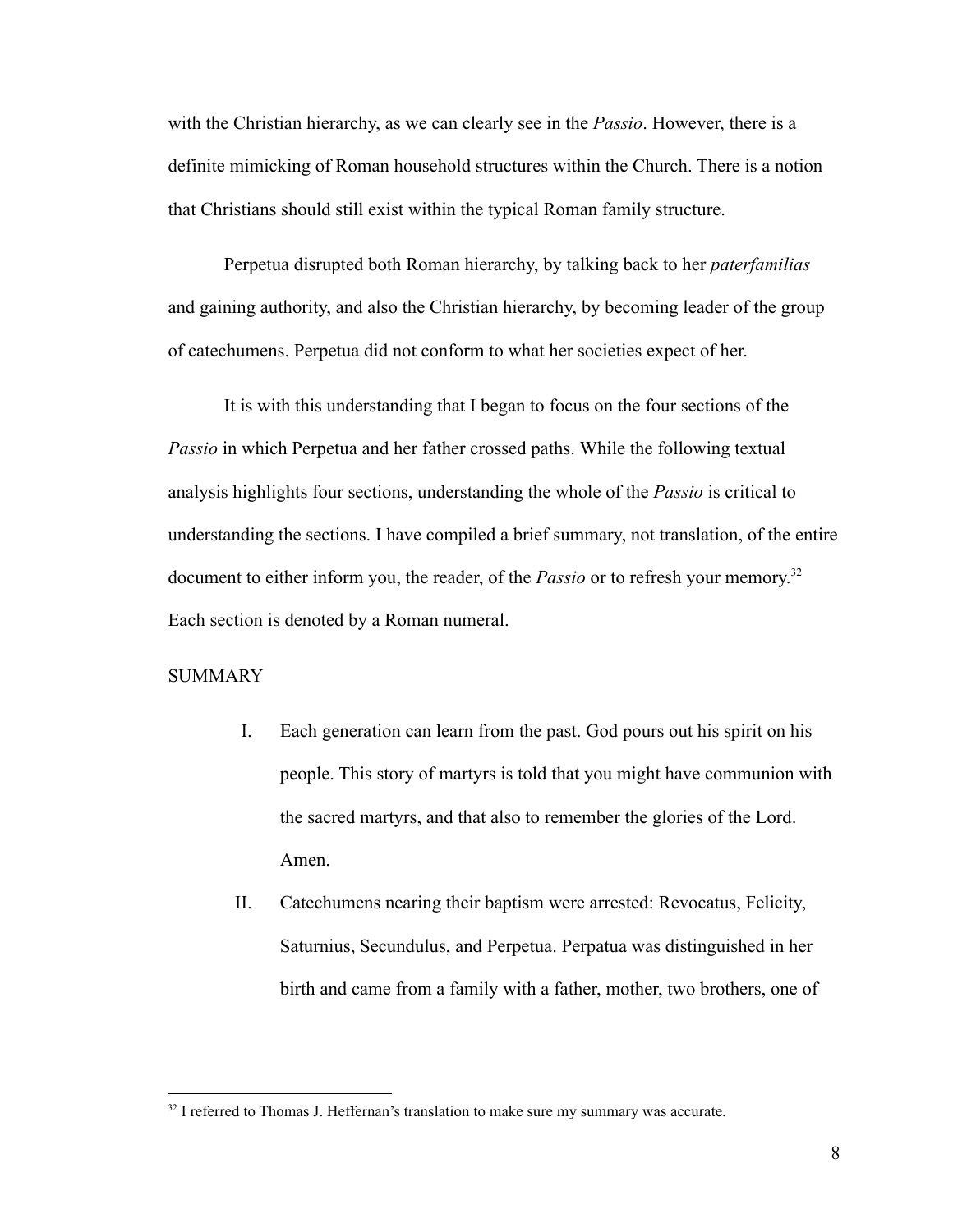whom was a catechumen, and a newborn son. She was twenty two and wrote down her own martyrdom.

- III. Perpetua, Revocatus, Felicity, Saturnius, and Secundulus were being kept in domestic custody. Perpetua's father came to visit her in an attempt to convince her to recant her faith. She in turn attempted to convince him as to why she could not, and he left angrily after almost assaulting her. After her father left, Perpetua felt better and closer to the Lord. The catechumens were baptized. However, she was moved into the prison, which frightened her. Two deacons, Tertius and Pomponius, bribed the guards so the catechumens could be transferred to a better part of the prison. There, Perpetua was able to breastfeed her son. She was able to converse with her mother and brother and gave custody of her son over to them. Perpetua was greatly afflicted by the pain she could see in her family. After a few days, when her son was able to return to her, the prison became a place like a palace to her.
- IV. She conversed with her brother later, and he convinced her to ask the Lord for a vision so she could know if she would be martyred or if she would remain alive after suffering. She did, and saw a vision of a bronze ladder. In the vision fellow Christina Saturus guided her, she stepped on a serpent's head, and a man with a white-beard (presumably the Lord) called her his child. After the vision, she told her brother and they knew that it would be a martyrdom.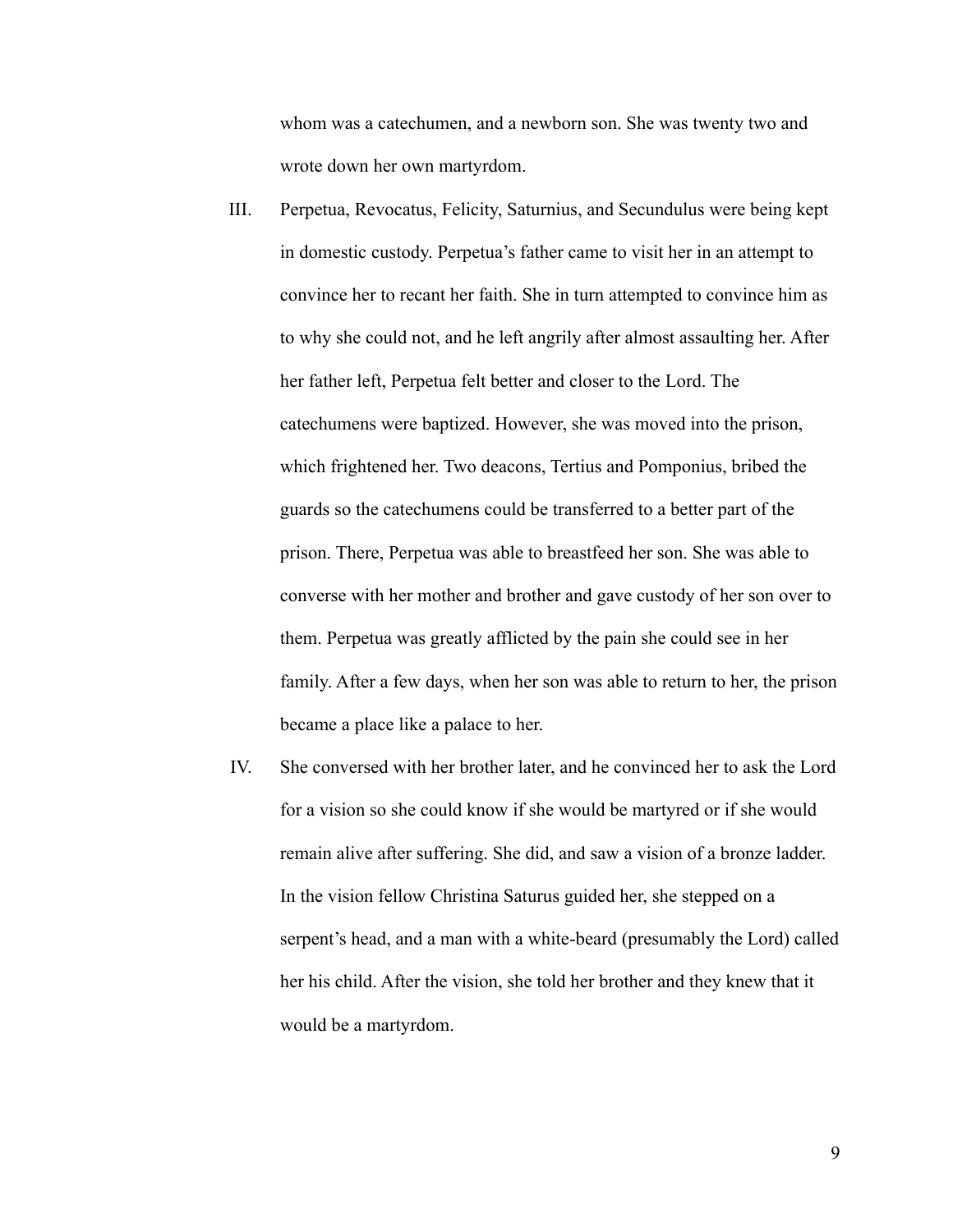- V. When news of the trial spread, Perpetua's father came back for another visit. He begged her to have pity and consider her family. He said that her confession would destroy the entire family and physically showed subservience by kissing her hands. He acknowledged her independence, and Perpetua responded by saying that everything was in God's hands now.
- VI. At breakfast on a later day, the catechumens were sent to their trial. On the scaffold, all the other catechumens confessed. When it was Perpetua's turn, her father once again begged her to recant, and this time brought her son with. Perpetua remained steadfast in her faith, which caused the Governor proceeding over the trial to command that her father be beaten up. This deeply affected Perpetua, but she did not recant and all the catechumens were condemned to the beasts. Perpetua's son no longer needed to be breastfed and her breasts no longer lactated.
- VII. Awaiting the beasts, while praying, Perpetua said her deceased brother's name: Dinocrates. Remembering that he died without faith, she asked God to grant him salvation. She had another vision where Dinocrates appeared. He died from facial lesions when he was seven, and he remained seven years old and still had facial wounds in the vision. He also appeared distressed, so when she woke up, she knew that he was not yet saved.
- VIII. She continued to pray for him for multiple days and then received another vision. In this vision, her brother Dinocrates no longer had his facial scar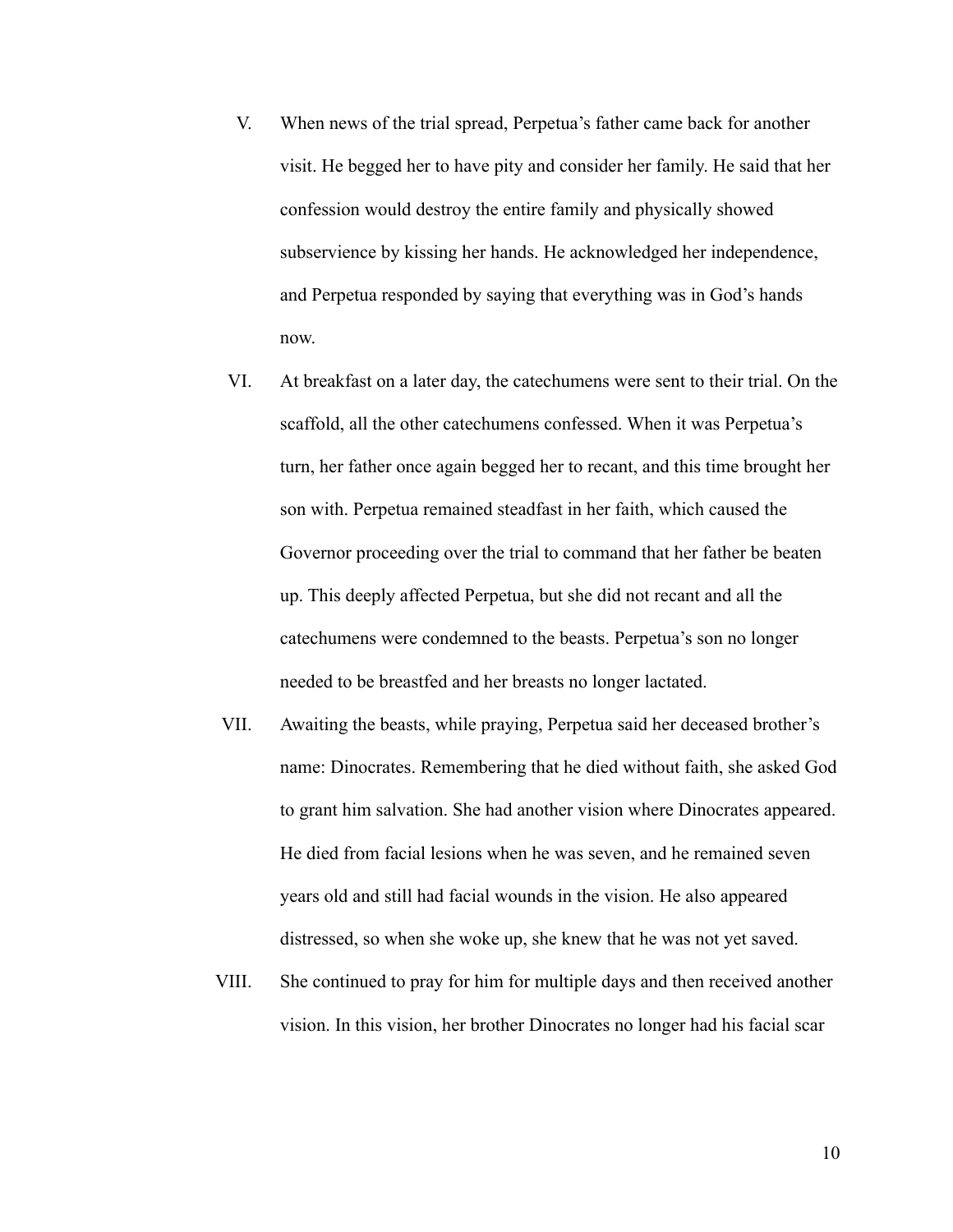and was comfortable. When she awoke from this vision, Perpetua knew that Dinocrates had been saved.

- IX. Still in prison, the guard let guests visit the catechumens. When the condemnation day was near, Perpetua's father visited her again. He emasculated himself by ripping out his beard and prostrating himself, but again Perpetua remained strong in her faith.
- X. The day before the beasts, Perpetua had another vision that Pomponius the deacon led her to the arena where she was to fight the next day. Once they arrived, he left but there was a crowd there to watch her fight an Egyptian gladiator. Perpetua was stripped and made a man. She was being prepared for the fight when a large man entered the arena. He announced that Perpetua and the gladiator should fight and they did. The fight ended with Perpetua stepping on the gladiator's head and she won. The large man called her his daughter and called her to the Gate of Life. When Perpetua awoke she knew she would be successful in her Martyrdom. This was the end of Perpetua's account.
- XI. Fellow catechumen Saturus wrote down his vision: The souls of the group of catechumens left their bodies and were headed towards the sky. His soul was next to Perpetua and he announced to her that they had received God's promise. The vision was filled with numerous flowers and angels. They found some martyrs who had been burned alive and one who had died in jail. The angel invited the large group to greet the Lord.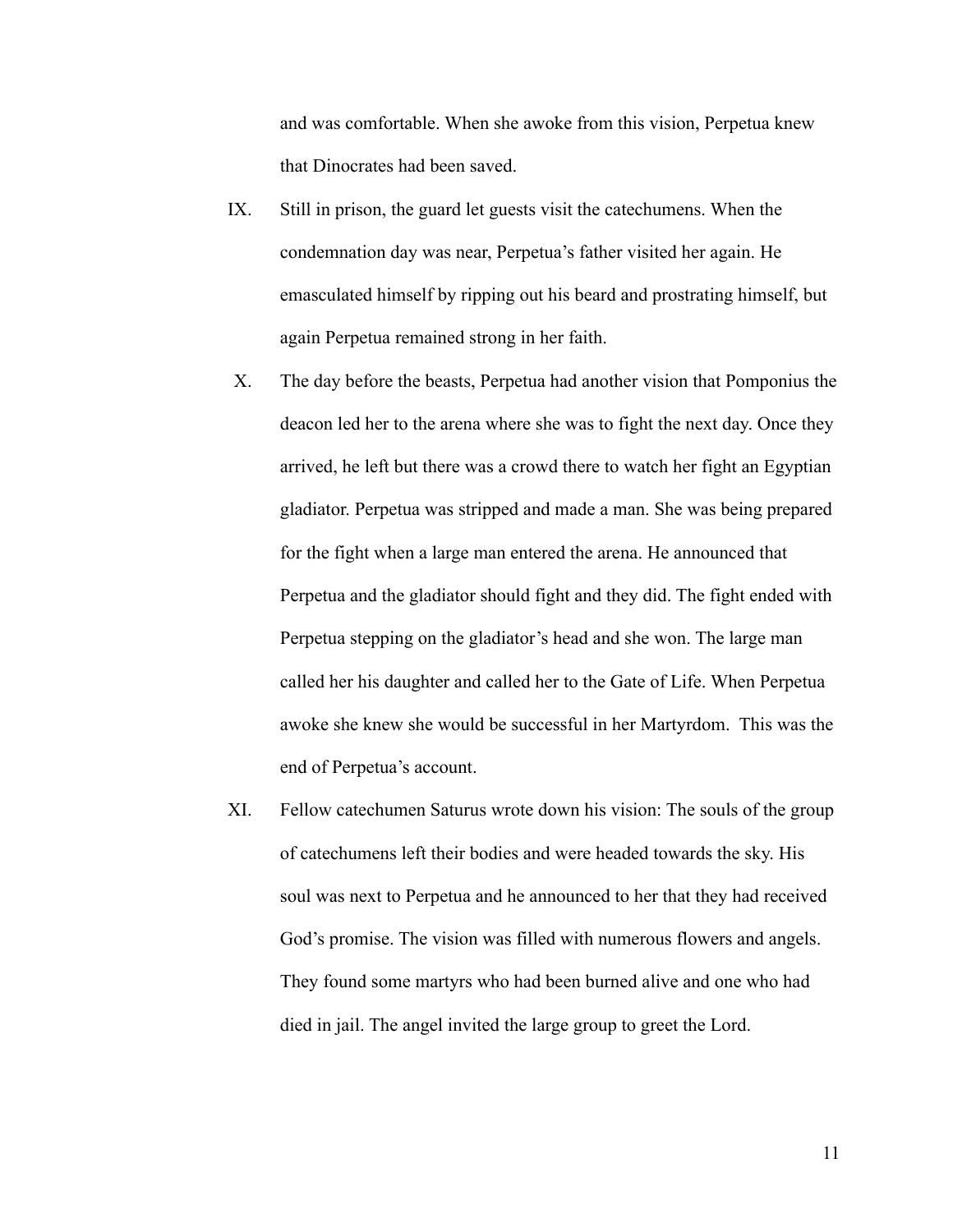- XII. They arrived at a building built of light where angels were singing. Inside, a man with white hair was sitting and they sat at his feet. He was surrounded by elders and they greeted the elders and the angels with kisses. Perpetua told him that she was more happy now than she had ever been.
- XIII. Leaving the building, they saw a bishop and a priest who bowed down to them and praised their martyrdom. Confused, the group said that they should be bowing down to their teachers. Perpetua began to talk to them in Greek and soon the entire group was in conversation. The angels told them to let the bishop and the priest go and the group got to know other martyrs. Saturnus awoke from the dream with a happy demeanor.
- XIV. These were the visions and the words of the martyrs Saturus and Perpetua themselves. Secundulus passed away in prison.
- XV. Felicity was eight months pregnant when condemned, and this would have prevented her from dying with the group, but the lord blessed her and she gave birth early, three days before the beasts. She gave birth to a daughter who was sent to be raised by a sister.
- XVI. The narrator is unworthy to finish Perpetua's story, but knows it is her will for the story to be finished, so the narrator does. When the catechumens were being transferred, Perpetua spoke back to the tribune and advocated for better treatment, which they were granted.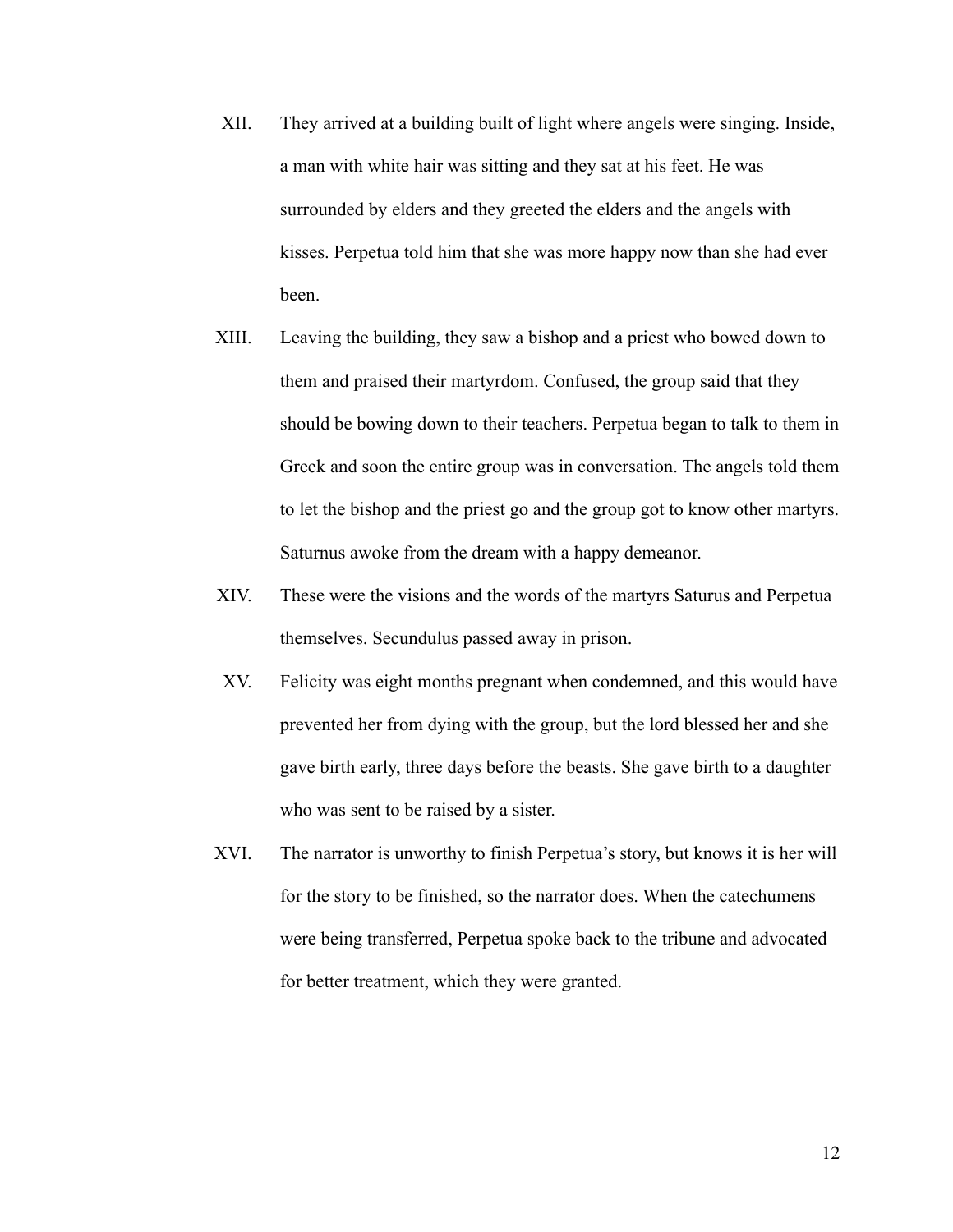- XVII. On the day before the beasts, the prisoners were granted a last meal, and decided to celebrate the Christian Love Feast. They were heckled by nonbelievers and Saturus talked back to them, and some converted.
- XVIII. On the day of the martyrdom, the catechumens were full of immense joy. The catechumens were told they must don pagan garb: the men the robes of the priests of Saturn, and the women the robes of the priestesses of Ceres. Perpetua commanded that they would not and convinced the tribune that they could enter the arena as they were; she sang a hymn as if she had already won. While entering, as the catechumens spotted the governor, they told him that God would judge him. When the crowd saw this, they demanded the catechumens be whipped.
	- XIX. But God granted each catechumen what they wanted. Saturnius wanted to fight every kind of beast and he and Revocatus fought a leopard and were killed by a bear. Saturus was afraid of a bear and twice God prevented him from being killed in the way he didn't want.
	- XX. In a mock of their gender, the women cate chumens were made to fight a cow. The women were stripped and the crowd shuddered at their nudity; the women were able to put on clothes. When fighting, Perpetua's robe showed her thigh, and she, despite being in pain, made sure to be modest and recover her thigh. She wanted to look put together as a martyr, so she fixed her hair. Perpetua found Felicity on the ground of the arena and picked her up. They stood together and they were called to the Gate of Life. A fellow catechumen Rusticus woke Perpetua from her trance, and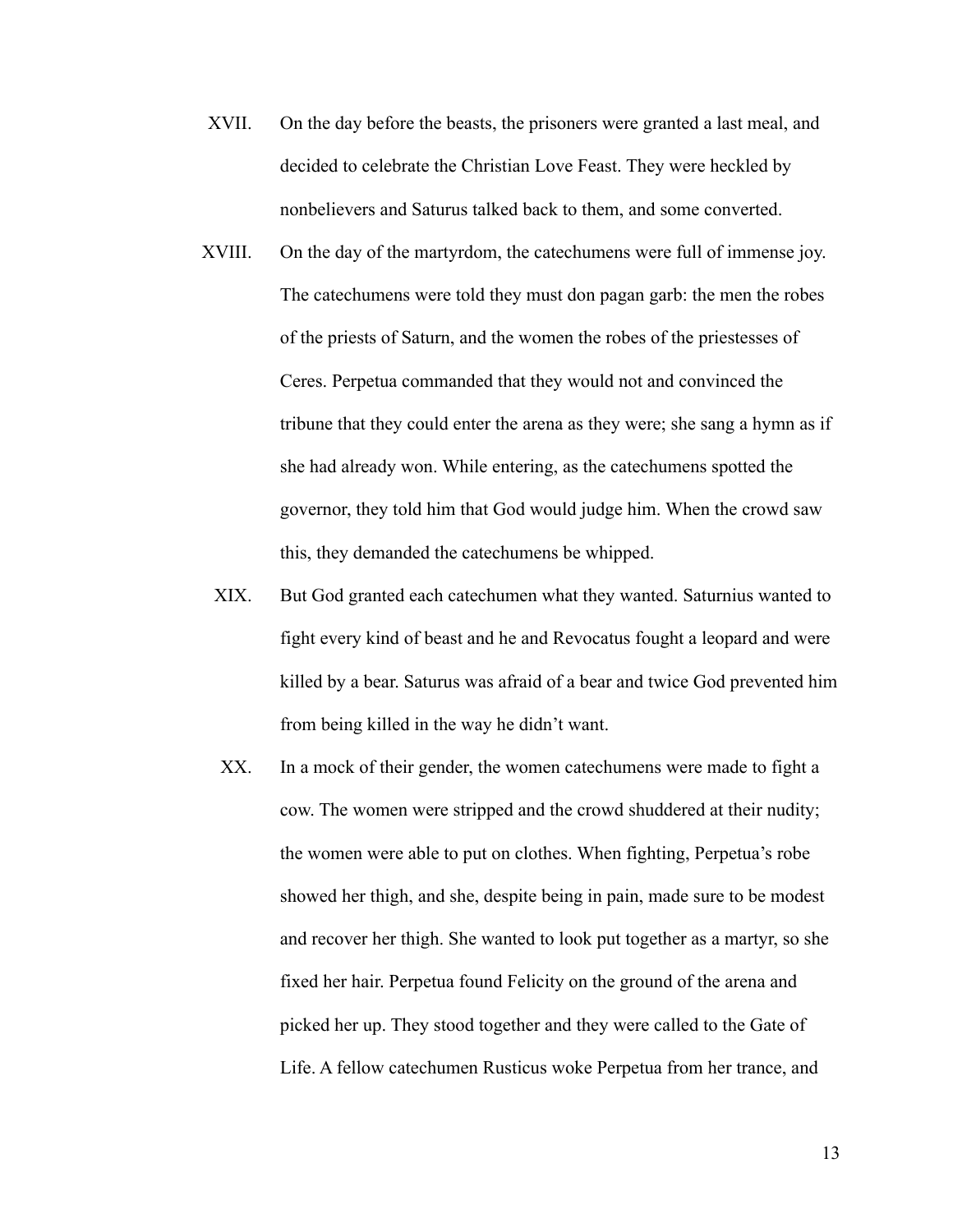she had no recollection of the earlier beast fights. Perpetua encouraged the catechumens to stand strong in their faith.

XXI. Saturus proclaimed that he was unhurt, but would die by one bite of a leopard, and shortly after was brutally bit by a leopard. He was near the soldier Pudens, and took his ring, dipped it in his own blood, and gave it back to him as an heirloom. It was then that the beast fighting was done and the catechumens were to be killed by the sword. The remaining catechumens kissed one another to seal their martyrdom. Slowly they were silently cut at the throat. In attempts of a spectacle, Perpetua was stabbed between her bones. The gladiator was a novice and when he seemed uncertain, Perpetua guided the sword to her throat herself. Blessed martyrs! Glord to our Lord Jesus Christ. Amen.

# CONTEXTUAL ANALYSIS

As discussed earlier, the following sections were translated following Elizabeth Castelli's argument that Perpetua is the narrator. This means that all first person aspects refer back to Perpetua. When translating, I aimed to follow the Latin as closely as possible. I did not attempt to colloquialize or modernize the language. Instead I wanted to highlight the original message the author was trying to convey.

These sections are situated in the early to mid parts of Perpetua's first person narrative and are the only four recorded instances of Perpetua interacting with her father.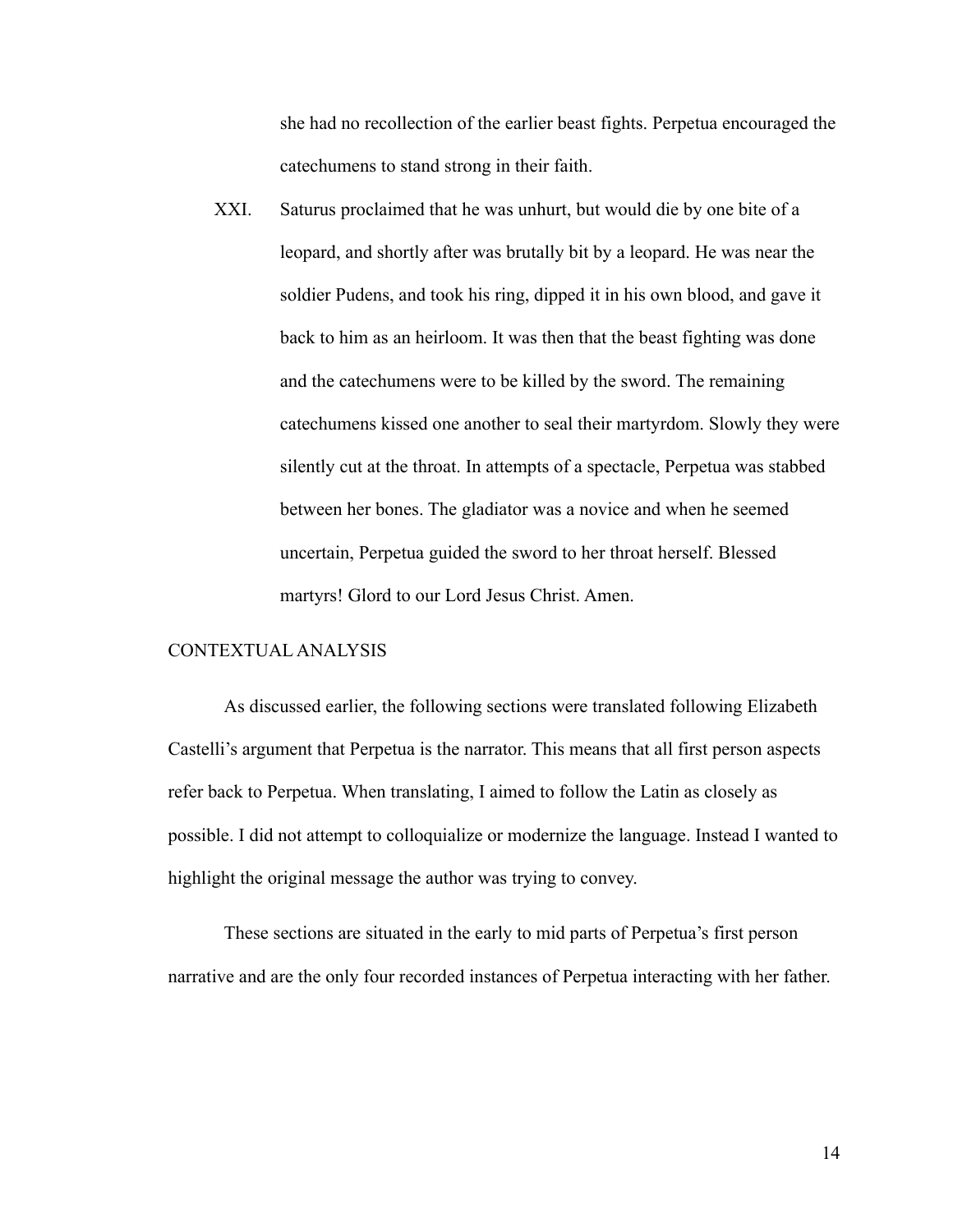## These words come from the first part of III

#### Original Latin $\frac{33}{2}$

Cum adhuc, inquit, cum prosecutoribus essem, et me pater uerbis euertere cupiret et deicere pro sua affectione perseueraret: Pater, inquam, uides, uerbi gratia, uas hoc iacens, urceolum siue aliquid? et dixit: Video. et ego dixi ei: Numquid alio nomine uocari potest, quam quod est? et ait: Non. Sic et ego aliud me dicere non possum, nisi quod sum, Christiana. tunc pater motus hoc uerbo mittit se in me, ut oculos mihi erueret: sed uexauit tantum, et profecto est uictus cum argumentis diaboli. tunc paucis diebus quod caruissem patrem, Domino gratias egi, et refrigeraui absentia illius. in ipso spatio paucorum dierum baptizati sumus: et mihi Spiritus dictauit non aliud petendum ab aqua, nisi sufferentiam carnis. post paucos dies recipimur in carcerem: et expaui, quia numquam experta eram tales tenebras. o diem asperum! aestus ualidus turbarum beneficio, concussurae militum. nouissime macerabar sollicitudine infantis ibi.

## Translation $\frac{34}{3}$

She said, while I was still with the prosecutors, my father desired to both overturn my words and he persevered to strike me down, for the sake of his affection: "Father," I say, "see, for the sake of a word, this vessel lying, a pitcher or other?" And he said: "I see" And I said to him: "Is it possible for it to be called another name than that it is?" And he said "No." "And thus I am unable to call myself another, if not what I am, a Christian." Then father, having been agitated by this word, threw himself on me, to dig my eyes out: But he only shook me and having been defeated, he departed with the arguments of the devil. Then because I had been free from my

<sup>&</sup>lt;sup>33</sup> All Latin references are taken from J. Armitage Robinson's compilation of the original Latin text.

<sup>&</sup>lt;sup>34</sup> All subsequent Latin translations are my own.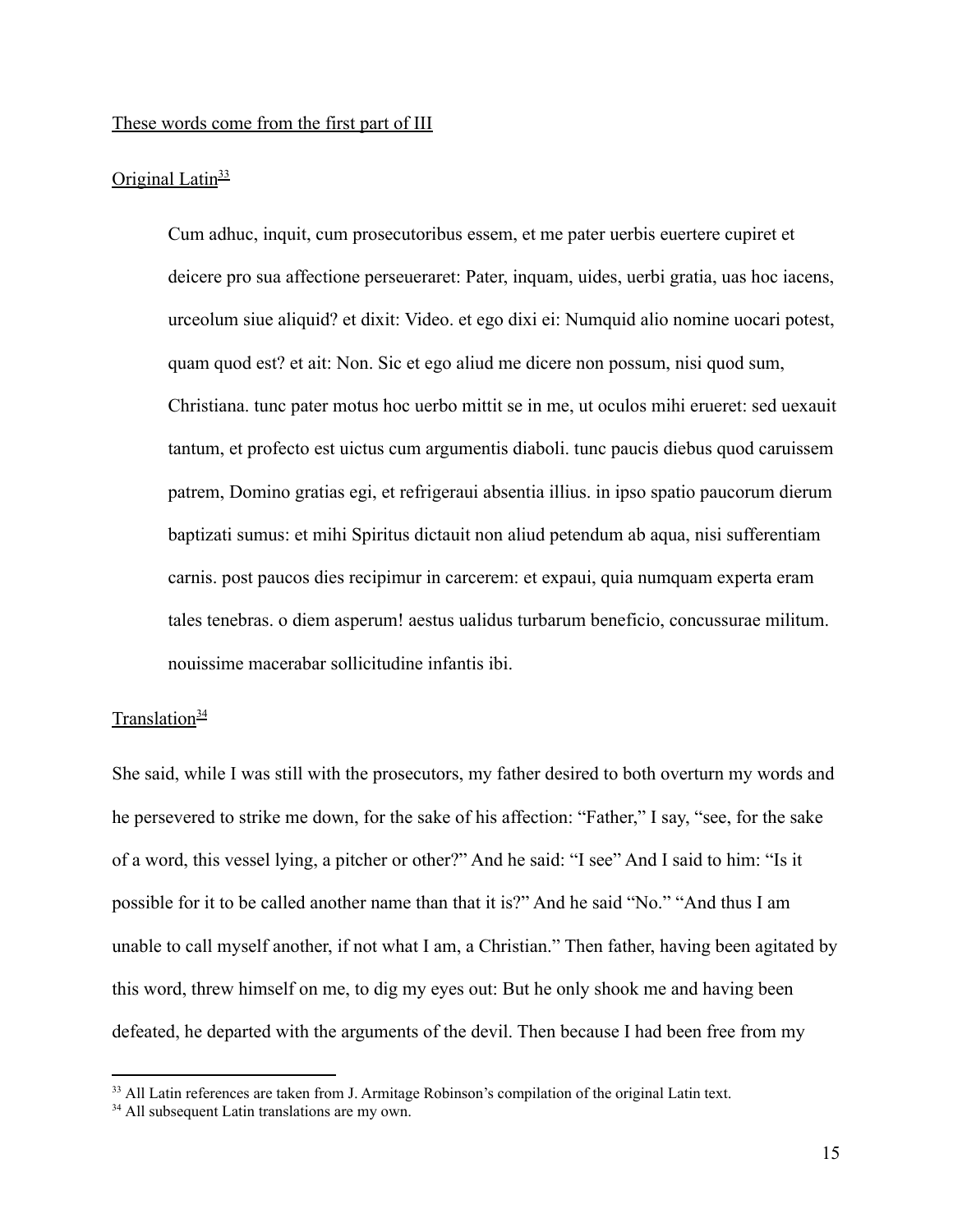father for a few days, I gave thanks to God, and I cooled off with the absence of that one. Injust the space of the few days we had been baptized: and the spirit said repeatedly to me that not another should be desired from the water if not the tolerance of the flesh. After a few days we were accepted in the prison: and I became frightened because I had never experienced such darkness. O cruel day! The powerful heat of the mobs with favor, was about to brandish the soldiers. In that place I was wearing down with concern for my very new infant.

#### Analysis

When Perpetua's father first comes to visit her, he attempts to employ the strategy of rhetoric in the hopes of convincing her to recant her faith.<sup>35</sup> Instead of being completely obedient to her *paterfamilias* and following the societal norms for a daughter, Perpetua challenges her father and meets his strategy by responding in a Socratic fashion.<sup>36</sup> She tries to explain to her father how this word is what she is. She uses the passive word *vocari* to talk about how a pitcher is called a pitcher, but switches to an active word *dicere* to talk about how she calls herself a Christian. She could have reused the passive *vocari* to reason that she could only be called a Christian. But instead she uses the active voice to show that she has power in the naming of what she is. In this first recorded encounter, the singular use of the word *Christiana* offends her father. Perpetua calls herself Christiana, a Christian. "Although we might say she is making a choice, Perpetua portrays herself as without a choice–she cannot be other than what she is."<sup>37</sup>

The original text says that her father was agitated by, *hoc verbo*, this word, the word Christiana. This signifies that it is not so much that entire conversation, involving socratic reasoning, that offends the father, but rather the specific use of the word Christiana. He seems to

<sup>35</sup> Sowers, "Pudor et Dedecus: Rhetoric of Honor and Shame in Perpetua's Passion," 383.

<sup>36</sup> Sowers, 384.

<sup>&</sup>lt;sup>37</sup> King, "Willing to Die for God: Individualization and Instrumental Agency in Ancient Christian Martyr Literature," 349.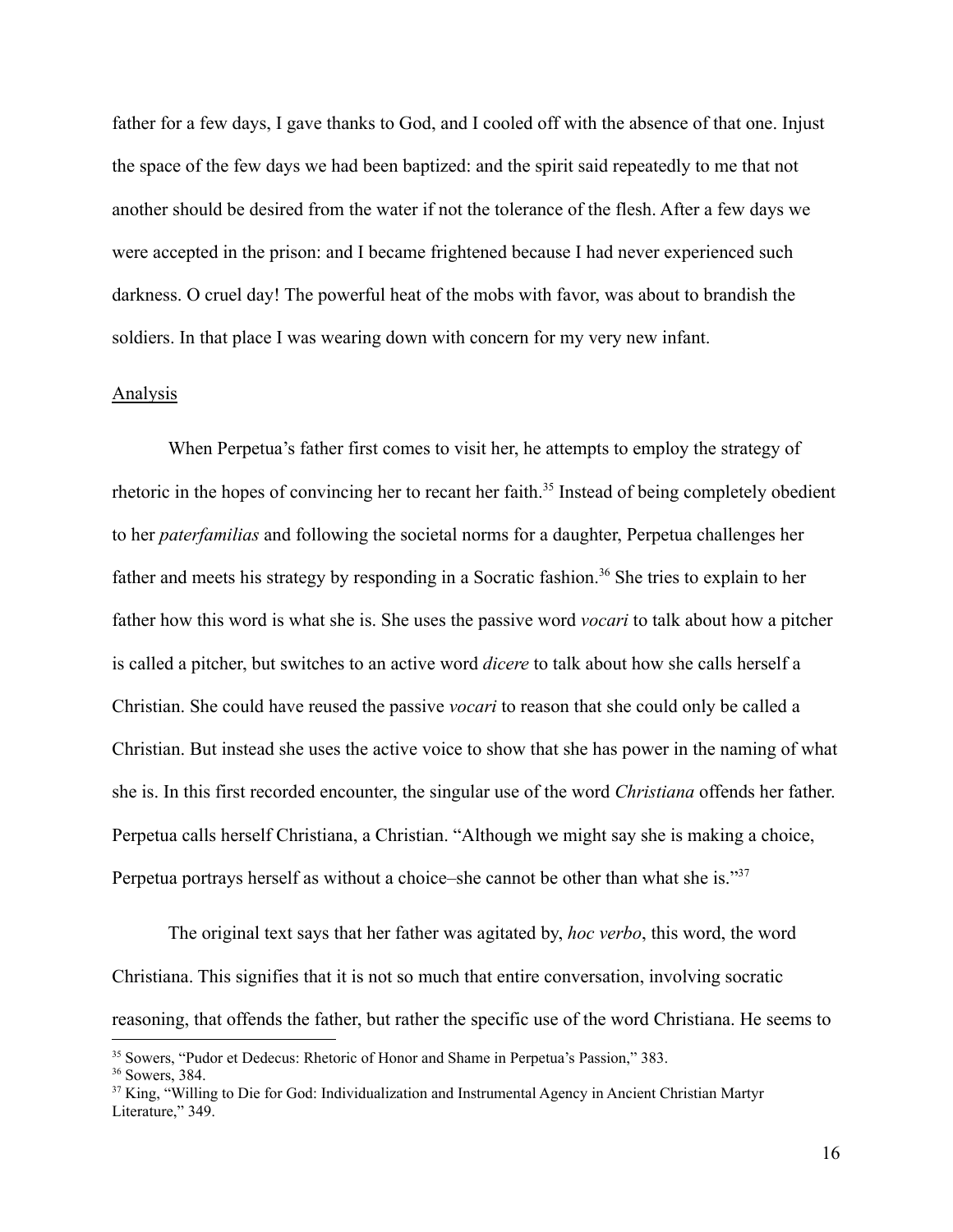tolerate that his daughter is speaking back, but the use of the specific word Christian is not tolerable. This word pushed her father over to the edge, to the point where he sent himself on her. The use of the *ut* clause shows that her father had the purpose of digging her eyes out. The root of the verb of digging, *eruere*, can also mean to pluck, overthrow, or destroy. Regardless of the choice of word each individual translator uses, there is malintent behind her father's actions. He wishes to cause her harm, specifically the harm that would cause blindness.<sup>38</sup> Regardless of the reasoning behind the harm, this frightened Perpetua. She admitted she was shaken to her core, but still the only person who left defeated was her father. He departs no longer with socratic rhetoric, but *cum argumentis diaboli*, with the arguments of the devil. This inspired Perpetua to move forward through her process of faith and become baptized, by which she is overjoyed.

In fact, even as Perpetua is transferred to the prison, she is still overjoyed. She uses the word *recipimur* to describe how she is moved to the prison. This word, from *recipere*, can mean a variety of things: to guarantee, to accept, to keep back, and to rescue. By using the passive voice, we know that the action is happening to Perpetua, but the positive connotation of the word implies that she is accepting. There are many Latin words with the same meaning and a negative connotation, like *capere*, to seize, or *apprehendo*, to apprehend, but the use of the more positive *recipere* was very intentional. Perpetua understands the necessary steps in her martyrdom and is not fighting it, but rather she is being accepted and she is accepting it. The positivity Perpetua feels by progressing through the next stage of her martyrdom is met with genuine trepidation. The mob is *aestus,* boiling hot, in contrast to the coolness she felt after her father left her, *refrigeraui absentia illius*. The brightness of joy is contrasted with the *tenebras*, darkness.

<sup>&</sup>lt;sup>38</sup> While this could have been related to Perpetua's deceased brother Dinocrates who had facial lesions, not much can be proven here.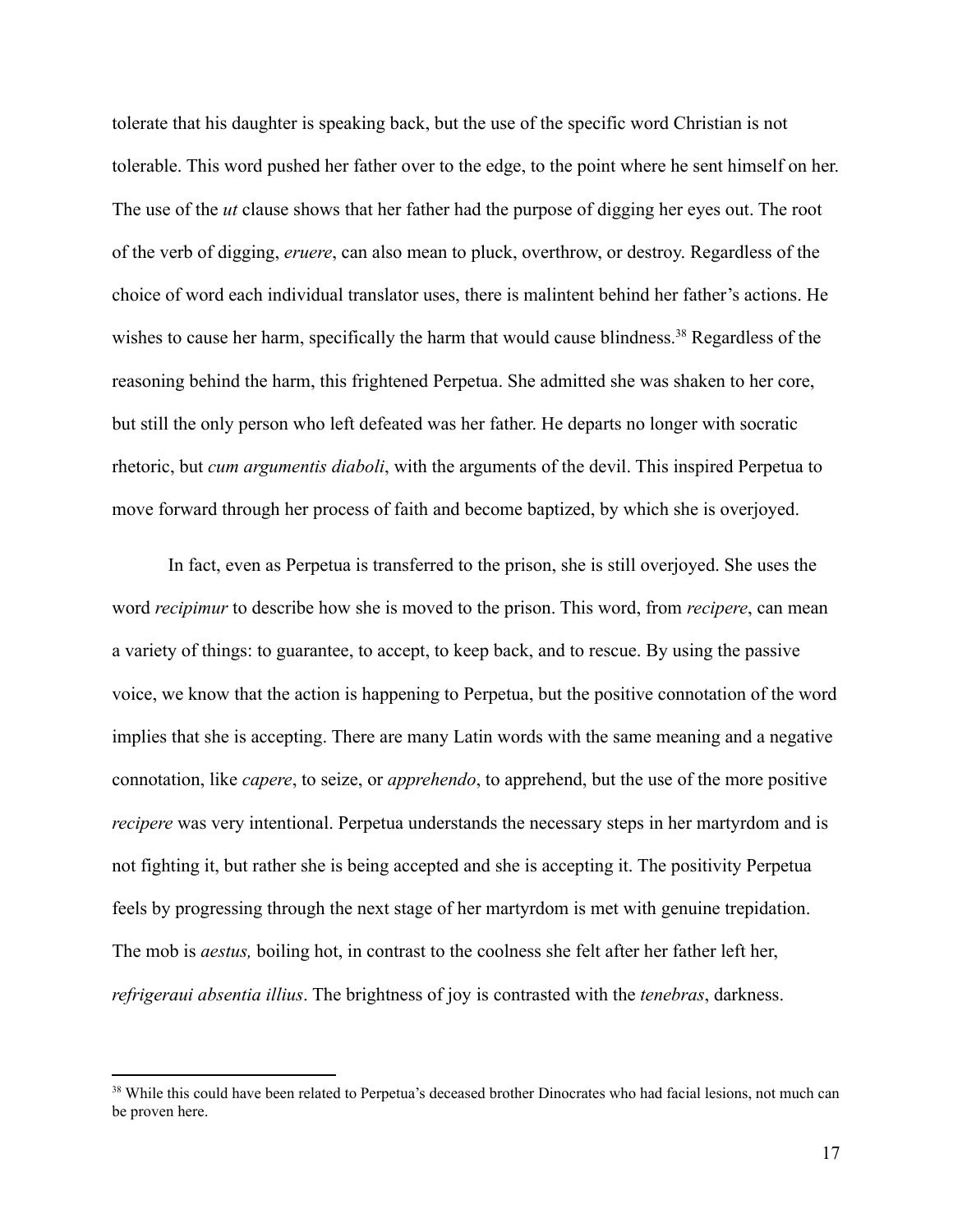#### These words come from V

#### Original Latin

Post paucos dies rumor cucurrit ut audiremur. superuenit autem et de ciuitate pater meus, consumptus taedio: et ascendit ad me, ut me deiceret, dicens: Miserere, filia, canis meis; miserere patri, si dignus sum a te pater uocari; si his te manibus ad hunc florem aetatis prouexi; si te praeposui omnibus fratribus tuis: ne me dederis in dedecus hominum. aspice fratres tuos: aspice matrem tuam et materteram: aspice filium tuum, qui post te uiuere non poterit. depone animos; ne uniuersos nos extermines: nemo enim nostrum libere loquetur, si tu aliquid fueris passa. haec dicebat pater pro sua pietate, basians mihi manus, et se ad pedes meos iactans: et lacrymis me non filiam nominabat, sed dominam. et ego dolebam causam patris mei, quod solus de passione mea gauisurus non esset de toto genere meo; et confortaui eum, dicens: Hoc fiet in illa catasta quod Deus uoluerit: scito enim nos non in nostra esse potestate constitutos, sed in Dei. et recessit a me contristatus.

# **Translation**

After a few days, a rumor traveled that we were to be heard. However, my father arrived from the town, consumed by weariness: and he rose to me, so that he might bring me down, saying: daughter, pity my gray hairs; pity your father, if I am deserving to be called a father by you; if by these hands I carried you to this flower of youth; if I placed you in front of all your brothers; lest you yield me to the disgrace of men. Consider your brothers: consider your mother and your aunt: consider your son, who will not be able to live after you. Lay to rest your spirit; lest you destroy us entirely: For no one of us will speak freely if you are to be punished to some extent.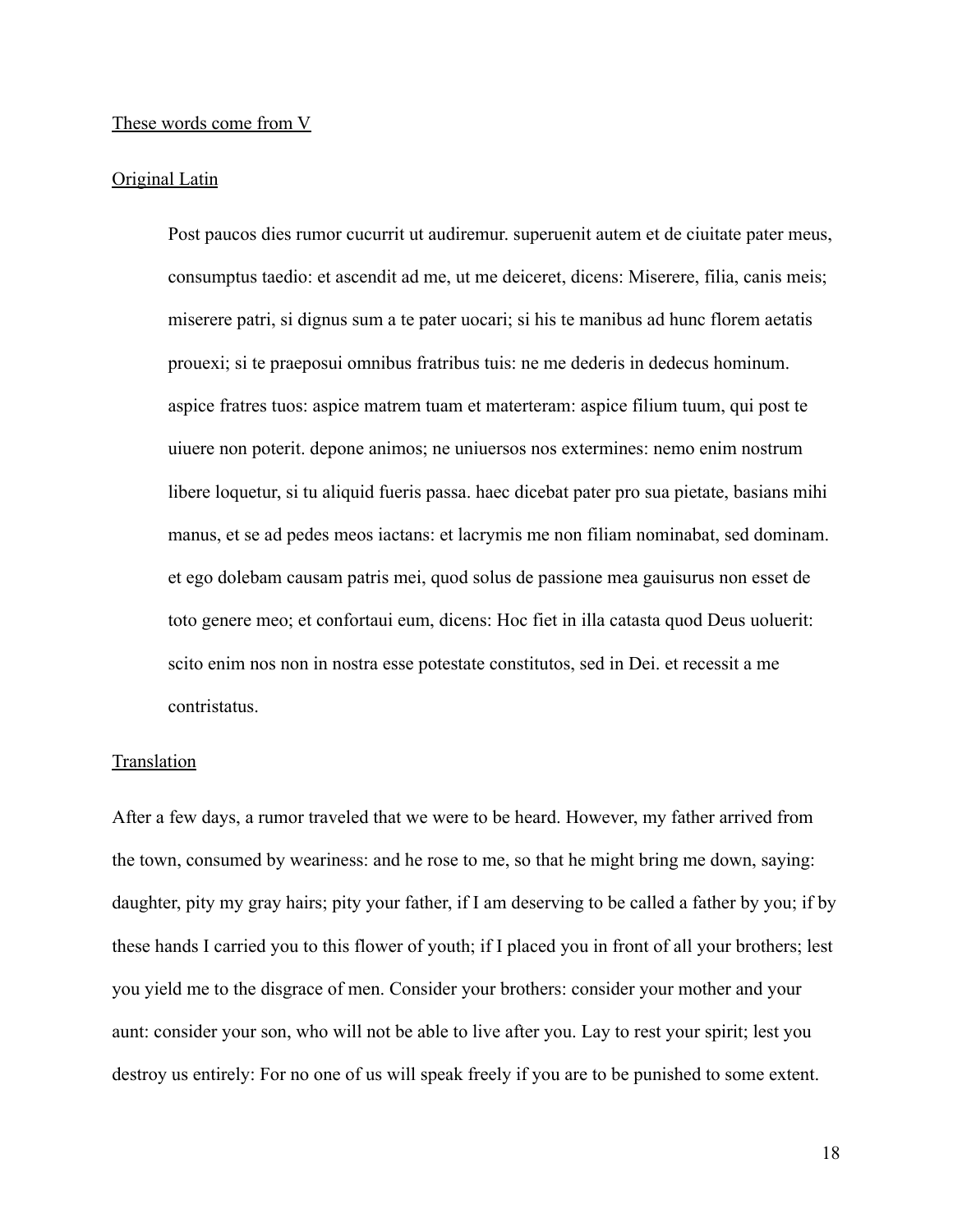This my father said according to his responsibility, kissing my hands, and throwing himself on my feet: and weeping he was naming me not daughter but lady. And I was grieving for my father's plea because he alone from my entire family would not be glad for my suffering; and I consoled him, saying: this which God may want, will happen at that scaffold: indeed know that we are not arranged in our authority, but in God's. And afflicted, he receded from me.

#### **Analysis**

The conversation starts with a clear physical display of superiority. Perpetua's father *ascendit ad me, ut me deiceret*, rose to her to bring her down, physically placing himself above her to lower her. He was already above her in social rank, but we can tell that the stress of his daughter's impending hearing was getting to him, he was not just tired, but rather *consumptus taedio*, consumed by weariness.

When analyzing how Perpatua's *paterfamilias* speaks to her, the tone is very demanding. He opens his speech with the use of imperatives. *Misere*, pity me, he repeats. His exhausted physical state augmented his call for pity. He physically looks old not just by the overall demeanor of fatigue, but also he describes himself with his *canis*, gray hairs. Here he uses not an adjective for old age, like *vetus, senex, antiquus*, but rather the noun to describe his features. Records of both Roman and North African traditions at this time show that gray hair was not desirable and it was often dyed a darker color. <sup>39</sup> While this desire to dye gray hair may not have been the case for Perpetua's father, as we are not given much information about his cultural context, it can be inferred that his society acknowledged gray hair was different from dyed hair. This calling on his gray hair matches the tone of his plea for pity and echoes the age and gender authority of the *paterfamilias*.

<sup>39</sup> Sherrow, "Hair Colorants," 154.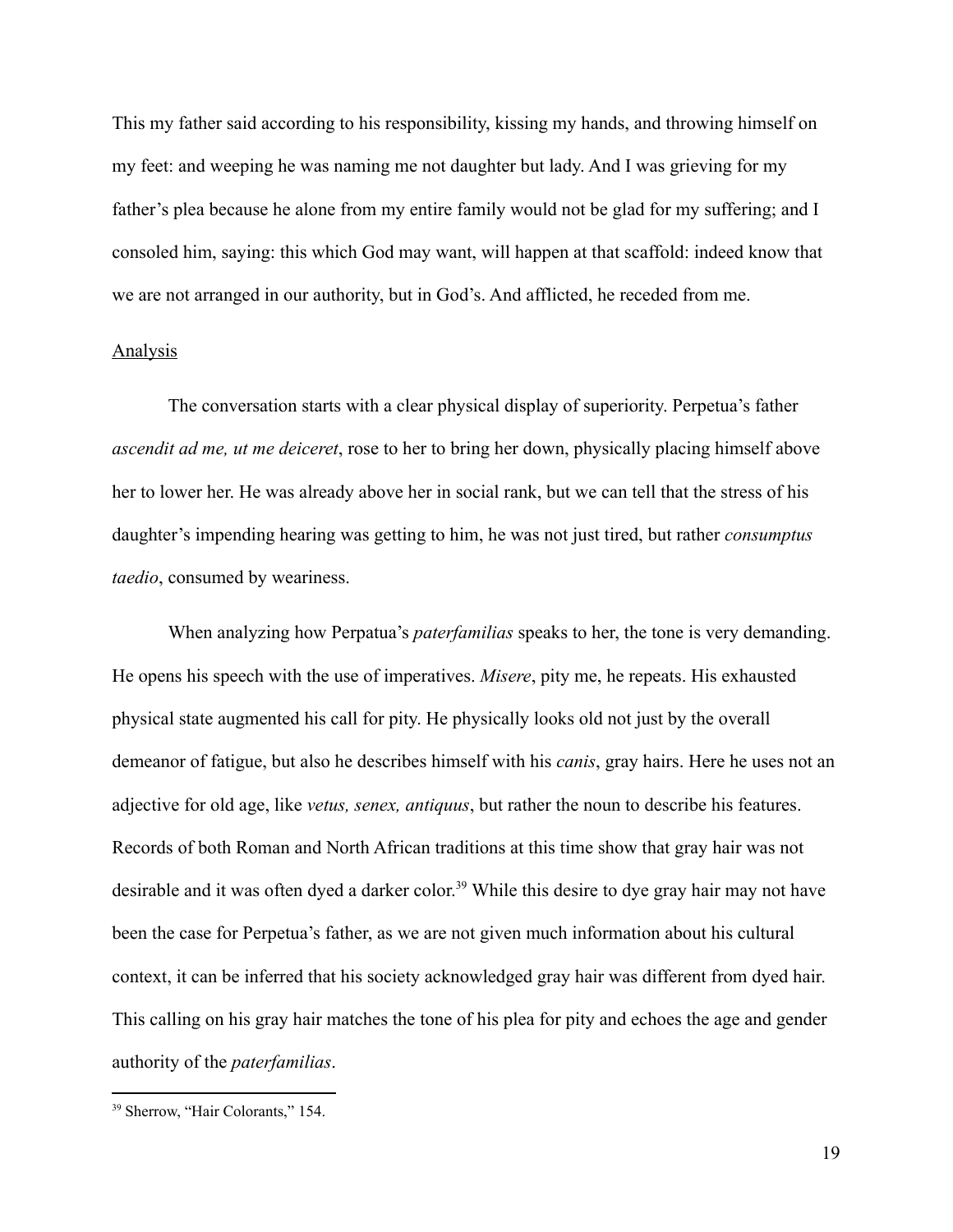Within his plea, Perpetua's father calls Perpetua's attention back to their first conversation; Perpetua uses the verb *vocari* when referring to how a pitcher can only be called a pitcher. Here, Perpetua's father uses *vocari* to say "if I am deserving to be called a father by you." By eliciting the same verb, Perpetua's father acknowledges her argument and uses it in attempts to elicit an emotional response from her.

Perpetua's father uses conjunctions to break up his large speech into smaller demands and rhetorical questions. He employs repetition of the conditional marker *si*, if. This manner of speaking reflects his desire to make her feel shame. Then he jumps back into the commanding use of imperatives. Thrice he commands with *aspice*, consider, to ask Perpetua to consider her family. While this is seen in the description, it can also be analyzed in the dialogue.

This entire speech is filled with Perpetua's father's desire for Perpetua to remember the past. He hopes she will recant her confession of faith if she remembers where she came from. He takes parts of her argument and attempts to use them to debunk it. He implores her to pity him, and when he knows that doesn't work, he begs her to think of the rest of the family. Additionally, an overarching theme of his plea is guilt. He attempts to guilt and shame Perpetua into recanting by commanding – *aspice filium tuum, qui post te uiuere non poterit,* consider your son, who will not be able to live after you. He also tries to guilt and cause shame to Perpetua by saying her entire family will be oppressed because of her action – *nemo enim nostrum libere loquetur, si tu aliquid fueris passa,* for no one of us will speak freely if you are to be punished to some extent. Perpetua's father seeks to remind Pereptua of the repercussions her actions would have on the rest of the family if she disobeys her paterfamilas.

Something worth noting is the use of *lacrymis*. The typical Latin word for weeping with this same sort of structure would be *lacrimans* or *lacrimosus*. In Latin, y was just used as a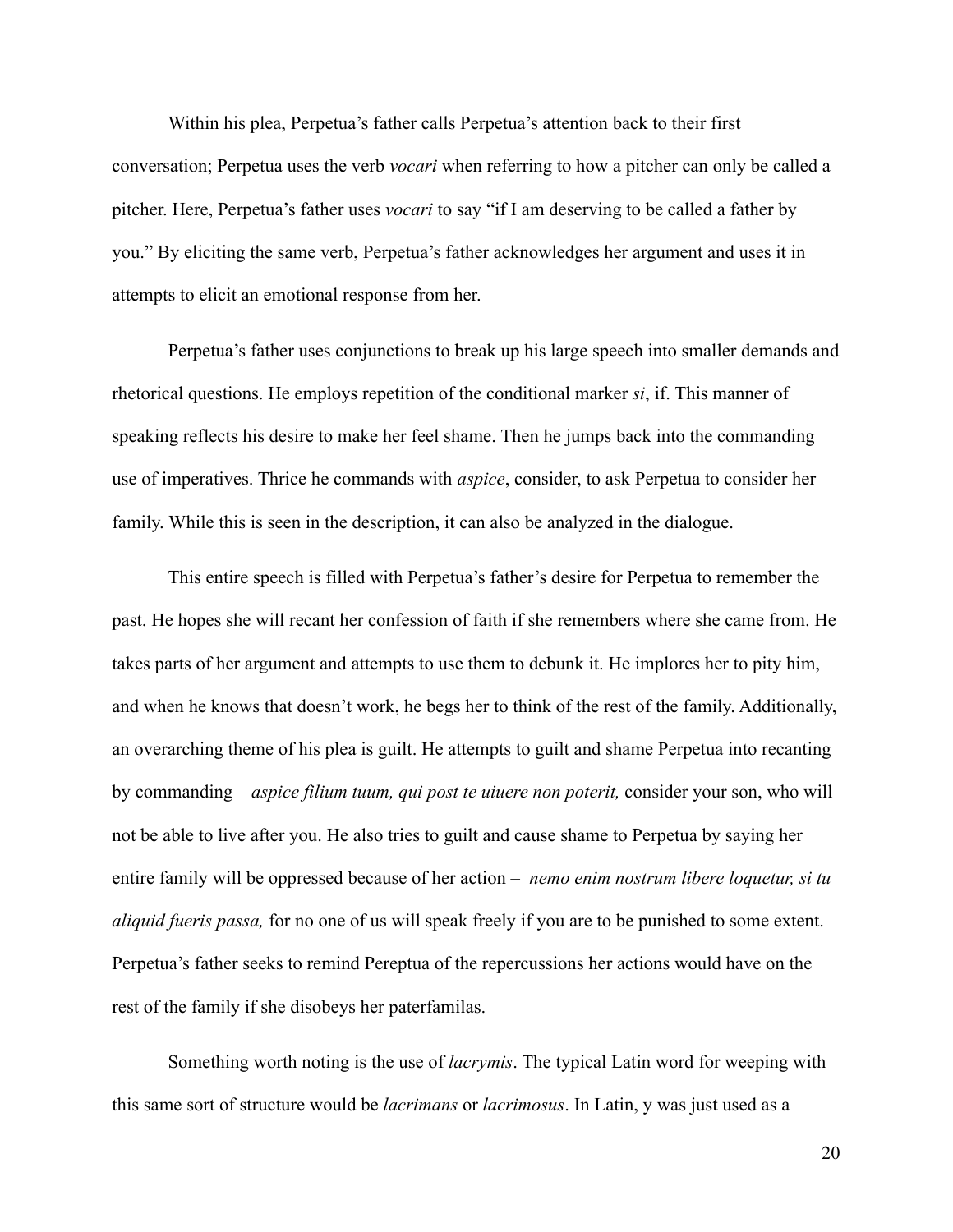transliteration of the Greek letter upsilon.<sup>40</sup> Here, the use of the y in a word that calls back the debate about the potential Greek heritage of Perpetua's mother.

Perpetua's fathers' word changes here, reflecting how his view of Perpetua changes from a daughter to an independent woman. Perpetua, not invoking the use of *vocari* as both she and her father have done before, uses *nominabat* to describe her father's word change. He does not *vocavit filiam*, call her daughter, but rather he *nominavit domina*, names her Lady. The use of the word *domina* implies a certain ability to possess power. The term as a noun can be translated as lady, mistress of a family. It denotes that the woman is in charge of the household slaves.<sup>41</sup> While Perpetua does not have a typical Roman household to preside over as *domina*, she does preside as the dominant leader of the catechumens. Perhaps Perpetua's father sees this change in family and thus uses a less familial, and familiar, term to distance himself from his daughter.<sup>42</sup> Additionally, when the noun *domina* is made into a verb, *dominare*, it can be translated as to rule over, or to exercise sovereignty. This specific word change shows that Perpetua is no longer her father's little girl, but rather an individual who has sovereignty over herself.

In addition to the verbal alteration, this scene presents, as Judith Perkins dubs it, a "radically reversed hierarchy."<sup>43</sup> The fact that Perpetua's father was playing into the reversal of hierarchy would have been damaging for his social wellbeing, as his daughter, in his protection, was willingly acknowledging something corresponding to political treason.<sup>44</sup> However, he leans into swapping the traditional gender roles of the Roman patriarchy as he kisses Perpetua's hands and throws himself at her feet.<sup>45</sup> Perpetua's father slowly loses his authority; even as

<sup>&</sup>lt;sup>40</sup> McArthur, "Y."

<sup>41</sup> Keith, "The Domina in Roman Elegy," 289.

<sup>&</sup>lt;sup>42</sup> Sowers, "Pudor et Dedecus: Rhetoric of Honor and Shame in Perpetua's Passion," 376.

<sup>43</sup> Perkins, "Suffering and Power," 107.

<sup>44</sup> Cooper, "A Father, a Daughter and a Procurator: Authority and Resistance in the Prison Memoir of Perpetua of Carthage," 692.

<sup>45</sup> Parkhouse, "The Fetishization of Female Exempla: Mary, Thecla, Perpetua and Felicitas," 582.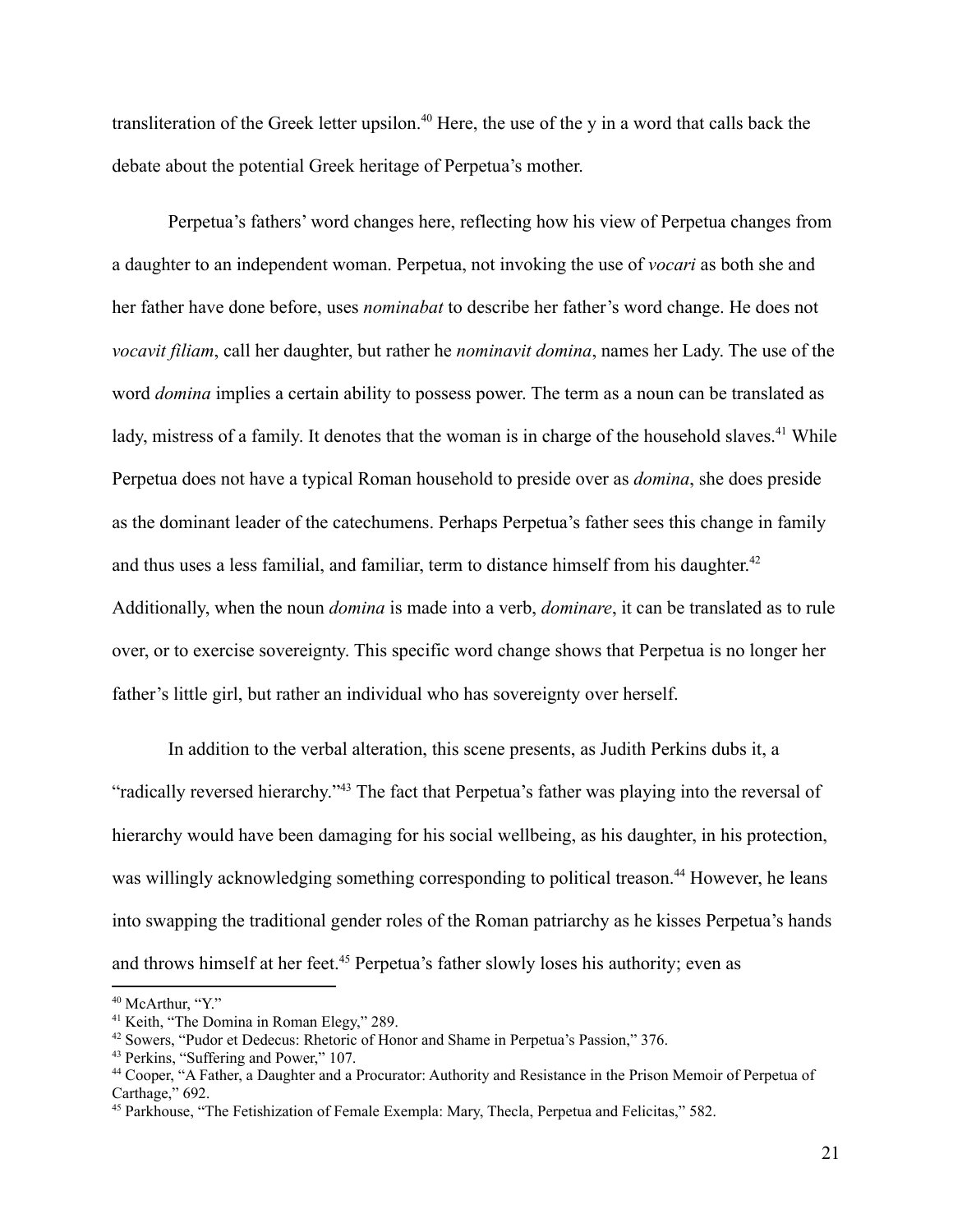*paterfamilias* he no longer has control over his entire household.This fact is so troubling for him, that he desperately and willingly takes on the feminine role and encourages, quite literally calls, on Perpetua to take the dominant role.<sup>46</sup>

Within the realm of a reversed hierarchy, Perpetua *confortuavi*, comforted, her father. This can also be seen as maternal. While Perpetua is a mother, she is not her father's mother. The *paterfamilias* is supposed to be the one above the daughter, and thus supposed to provide security and comfort to the daughter. Here the daughter acts as a mother. She shares words of faith in an attempt to console. Perpetua wants to let her father know that the responsibility does not fall on him. For, *hoc fiet in illa catasta quod Deus voluerit*, what will happen at that scaffold is that which God wants. *Catasta*, the scaffold where subjects were interrogated and tortured was a strong part of the martyrdom narrative.<sup>47</sup> The reminder of the scaffold and what happens there could have triggered Perpetua's father. Her comforting words did not land the way Perpetua intended it to, and *recessit a me constristatus*, afflicted, her father receded from her.

Despite acknowledging Perpetua's independence, her father grieves the eventual loss of his daughter and probably feels guilt, as it was his responsibility as the *paterfamilias* to keep her safe. With the potential for his responsibility to be unfulfilled, it is understandable that he could also be grieving the impending social endangerment. Additionally, the later analysis will touch on how he could possibly be grieving the loss of financial support and the addition of a larger financial load.

<sup>&</sup>lt;sup>46</sup> Gold, "'And I Became a Man' Gender Fluidity and Closure in Perpetua's Prison Narrative," 155.

<sup>47</sup> Bremmer, "Contextualizing Heaven in Third-Century North Africa," 257.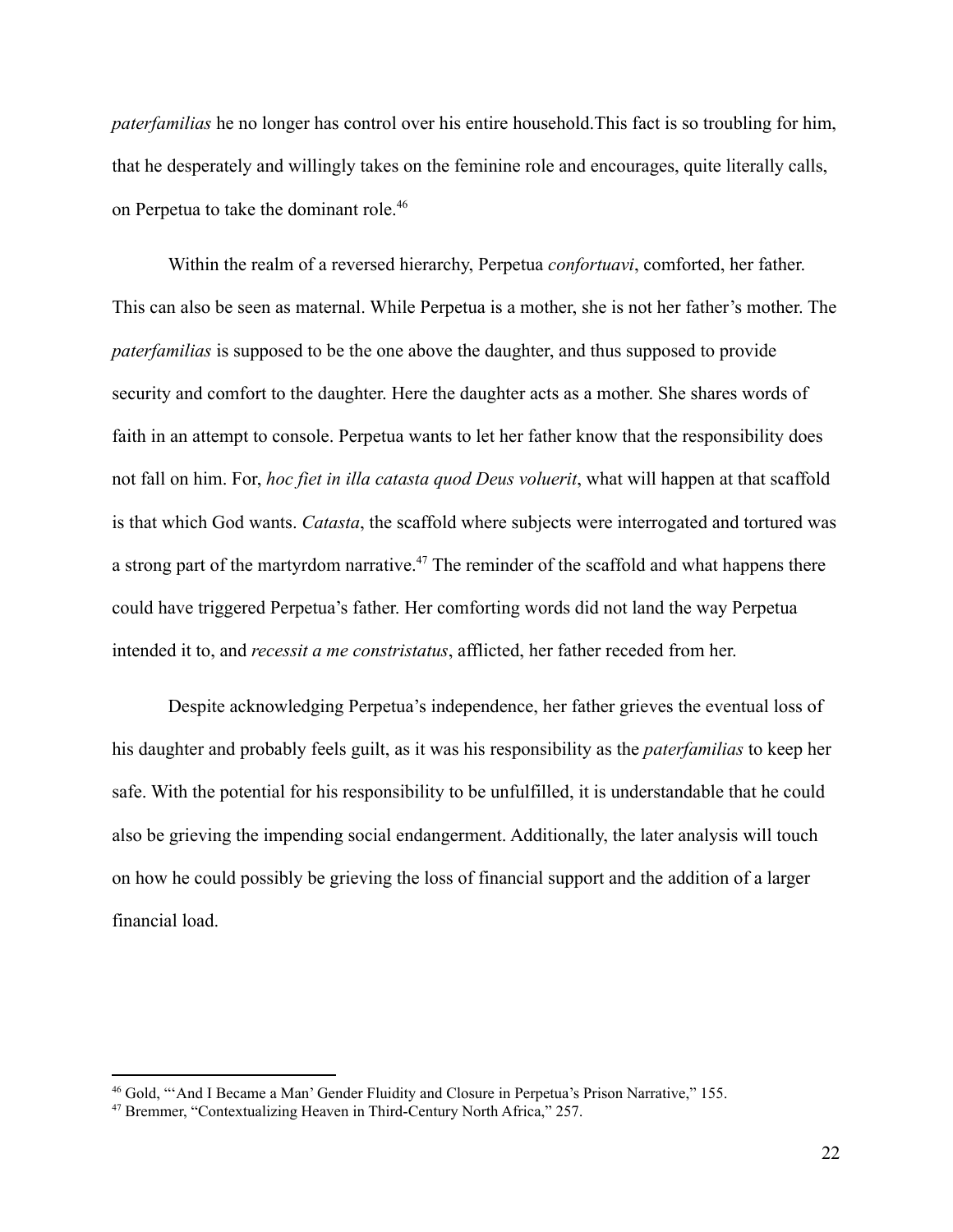#### These words come from VI

#### Original Latin

Alio die cum pranderemus, subito rapti sumus ut audiremur: et peruenimus ad forum. rumor statim per uicinas fori partes cucurrit, et factus est populus immensus. ascendimus in catastam. interrogati ceteri confessi sunt. uentum est et ad me. et apparuit pater ilico cum filio meo, et extraxit me de gradu, supplicans: Miserere infanti. et Hilarianus procurator, qui tunc loco proconsulis Minuci Timiniani defuncti ius gladii acceperat: Parce, inquit, canis patris tui: parce infantiae pueri. fac sacrum pro salute Imperatorum. et ego respondi: Non facio. Hilarianus, Christiana es? inquit. et ego respondi: Christiana sum. et cum staret pater ad me deiciendam, iussus est ab Hilariano deici. et uirga percussit. et doluit mihi casus patris mei, quasi ego fuissem percussa: sic dolui pro senecta eius misera. tunc nos uniuersos pronuntiat, et damnat ad bestias: et hilares descendimus ad carcerem. tunc quia consueuerat a me infans mammas accipere, et mecum in carcere manere, statim mitto ad patrem Pomponium diaconum, postulans infantem. sed pater dare noluit. et quomodo Deus uoluit, neque ille amplius mammas desiderat, neque mihi feruorem fecerunt: ne sollicitudine infantis et dolore mammarum macerarer.

#### Translation

Another day while we were eating breakfast, suddenly we were seized in order to be heard: and we arrived at the forum. At once a rumor traveled through nearby parts of the forum, and an immense crowd came about. We ascended on the scaffold. The others being interrogated confessed, and it came to me. And my father appeared immediately with my son, and he dragged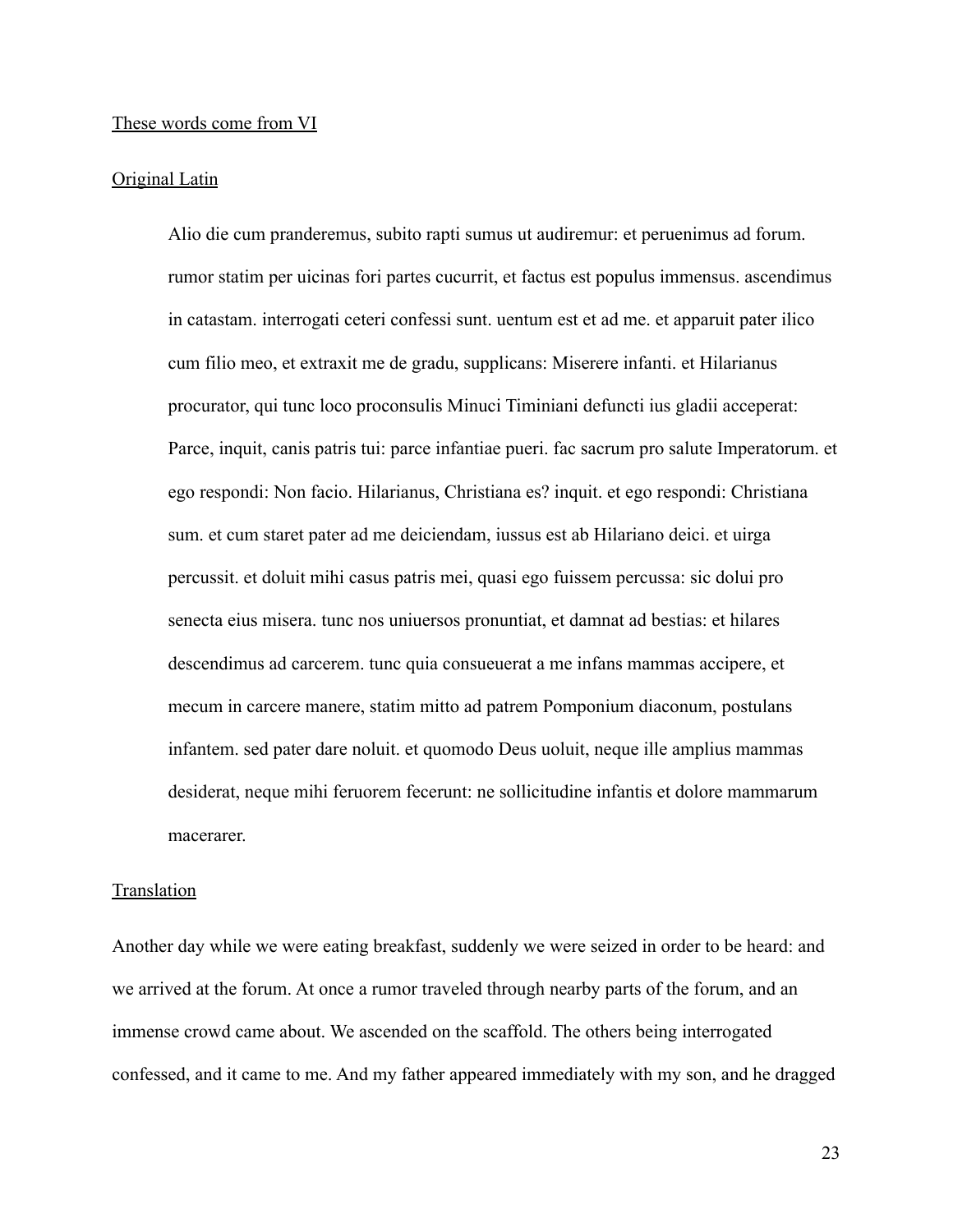me down the steps, praying: Pity your infant. And the Governor Hilarianus, who accepted the law of the sword from the death of Governor Minucius Timinianus: he said, Spare your father's gray hairs: Spare the infancy of the boy. Make the sacrifice for the health of the emperors. And I responded: I refuse. Hilarianus said, are you a Christian? And I responded: I am a Christian. And when my father stood by me to strike me down, he was ordered by Hilarianus to be struck down. And he was beaten with a rod. And the fall of my father grieved me, as if I had been beaten: thus I grieved for his miserable old age. Then Hilarianus announced to us all, and he condemned to the beasts: and cheerfully we descended to the prison. Then because my infant became accustomed to accepting my breasts, to staying with me in the prison, at once I sent Pomponius the deacon to my father, demanding my infant. But my father did not want to give him up. And just as God wanted, and he no longer required breasts, and they did not make me heat: lest I should be exhausted with anxiety of my infant and pain of my breasts.

### Analysis

This section opens in the same way as section five. *Audiremur…rumor cucurrit*, they were being heard in their trial and a rumor traveled. This repetitive set rhetoric continues to move along the story line and emphasize the progression towards martyrdom.

The Governor Hilarianus, presiding over the hearing, uses the same rhetoric and imperatives that Perpetua's father used with her earlier. He uses the same word in the same tense, *misere*, to command her to have pity. Hilarianus continues with the imperatives as he implores Perpetua to think of the old and the young men in her life. He does not make any mention of the female figures in her life, like her mother, or those that don't exist outside the *paterfamilias*, like her brother. Instead, he situates her importance to the men directly above and below her and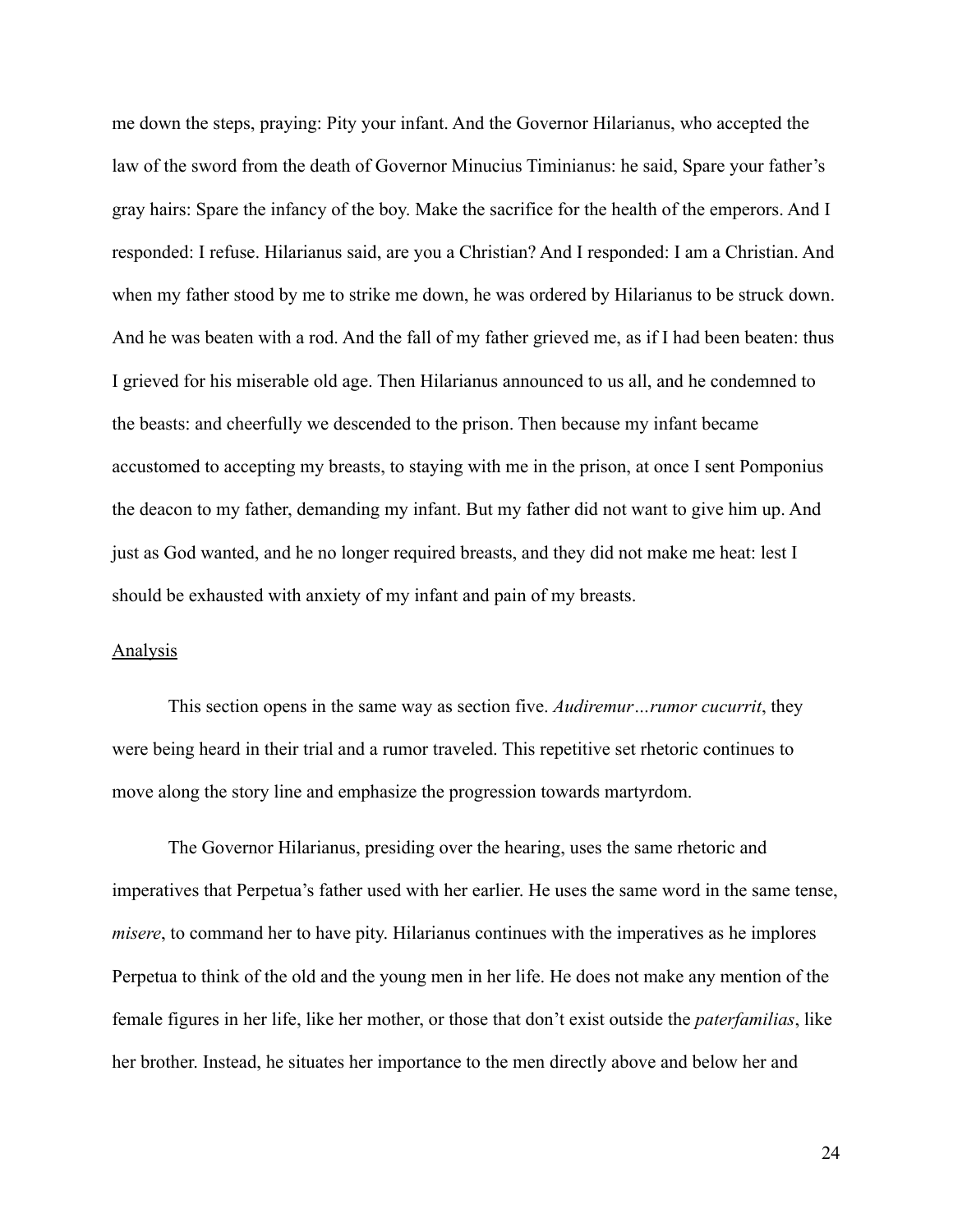emphasizes their ages. *parce canis patris tui*, spare your father's gray hairs, *parce infantiae pueri*, spare the infancy of the boy.

Hilarianus' interrogation of Perpetua must have lasted less than a minute, he asked two questions, before Perpetua and her fellow Christians were condemned to the beasts. Perpetua confessed her faith by saying the two powerful words *sum christiana*, I am a Christian. Sara Parvis writes:

There is no other name by which she can now be called, so that when she finally says the fatal words '*Christiana sum*' to Hilarianus the procurator, they are now no more than a simple statement of fact, a confession not only of the name of Christ, but of her own nature $48$ 

In the hearing, Perpetua thinks her father had intent *deiciendam*, to strike her down, a call back to their initial conversation in the prison. In fact, the same word that was used to describe how Perpetua feared her father would treat her, he would *deciere*, strike her down, is used again.

But just as quickly as the word is brought up to describe her father's actions, it is used to describe what is being acted upon the father. He is *iussus est ab Hilariano deici*, ordered by Hilarianus to be struck down. Not only is he struck down, but he is struck when he is down. Despite Hilarianus just moments before asking Perpetua to have pity on her father, his order makes her father *uirga percussit*, be beaten with a rod. Possibly Hilarianus was hoping that upon seeing her father beaten, Perpetua would recant. Or maybe he was making an example of what happens when a *paterfamilias* acts in a subversive manner and lets his family have power over him.<sup>49</sup>

<sup>48</sup> Parvis, "Perpetua," 370.

<sup>&</sup>lt;sup>49</sup> Gold, "'And I Became a Man' Gender Fluidity and Closure in Perpetua's Prison Narrative," 155.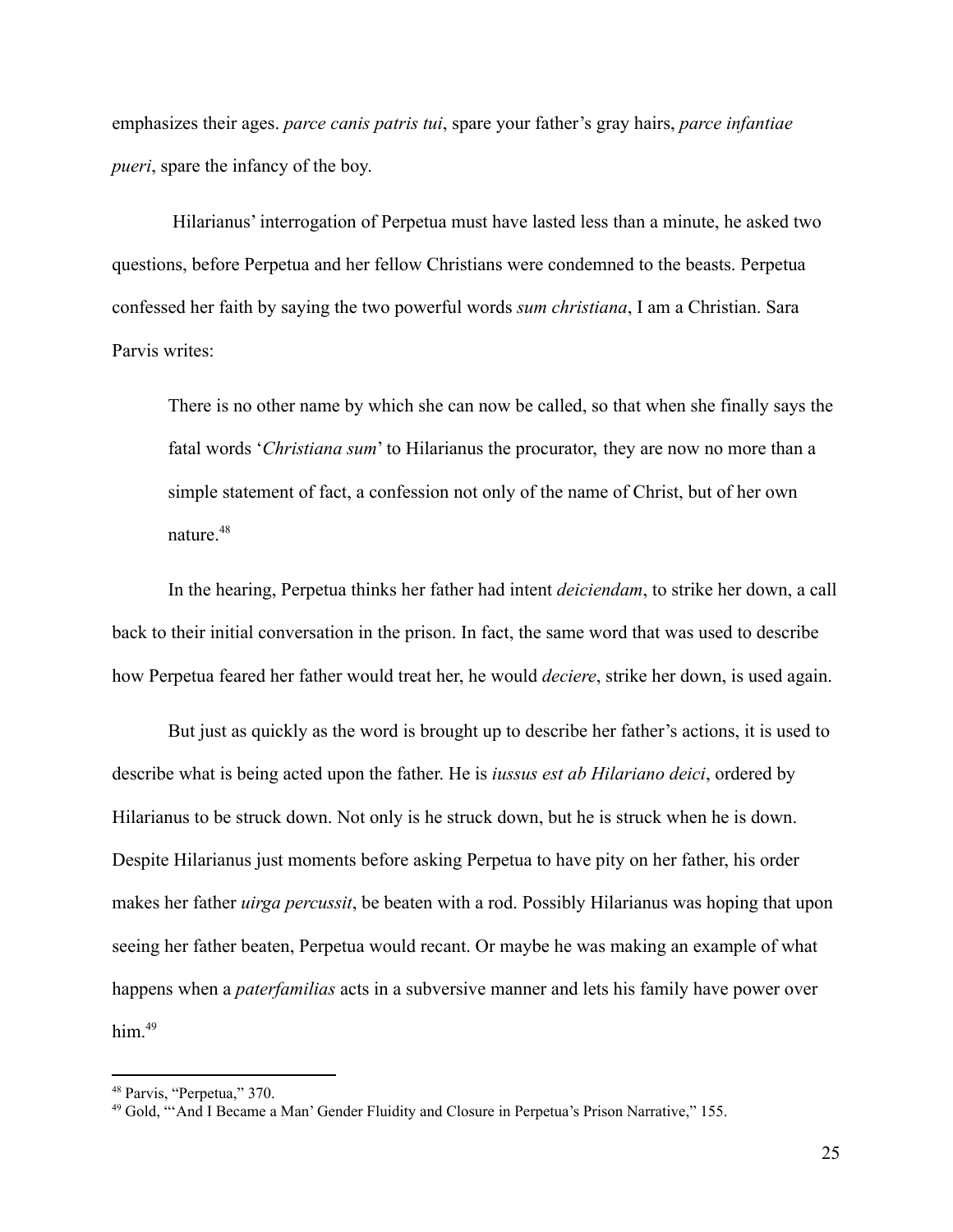However, Perpetua does not feel sad for her father in the same light as she did before. She was asked to have pity on her fathers gray hairs, but now she grieves for *seneca eius misera*, his miserable old age. While the description used to portray her father's state changes, the intent behind old age is the same as gray hairs. However, it is a conscious change in word choice. This could possibly show Perpetua's last connection with her father being severed–after he begged her to recant he was no longer a man who grew gray hairs while raising her, but was rather just a grown man.

Boldly enough, the word *hilares* is used to describe how the catechumens returned to the prison, cheerfully; this is the same root word that the Governor Hilarianus' name comes from. In this martyrdom narrative, Hilarianus' role is to produce *hilares*, joy. <sup>50</sup> For what one would deem a condemnation of grief is a sentencing of joy.<sup>51</sup>

Through the rest of this section Perpetua misses her infant. However, she no longer both mentally and physically feels responsible for her boy. He has weaned off breastfeeding and her breasts have also ceased the need to breastfeed.<sup>52</sup> She no longer experiences engorgement or pain. A weight is off her shoulders as she names that the anxiety and pain of that situation have left her.

<sup>50</sup>If you wish to read more about name puns in the *Passio*, check out work by Erin Ronsse. Specifically "Rhetoric of Martyrs: Listening to Saints Perpetua and Felicitas" from *Journal of Early Christian Studies* 14, no. 3 (2006), pages 301-306.

<sup>51</sup> Although, it is worth noting that Perpetua uses the word *damnat* when describing the ruling. Damnat carries the connotation of finding someone guilty and also finding fault with someone. The catechumens were found guilty of being Christians, something they were very proud of, and would most likely have not considered a fault.

 $52$  Bodily fluids is an interesting concept in martyrology, something I do not have time for in this paper, but if you would like further discussion, I'd recommend starting with Lara Deeb's work about Lebanese Ashura.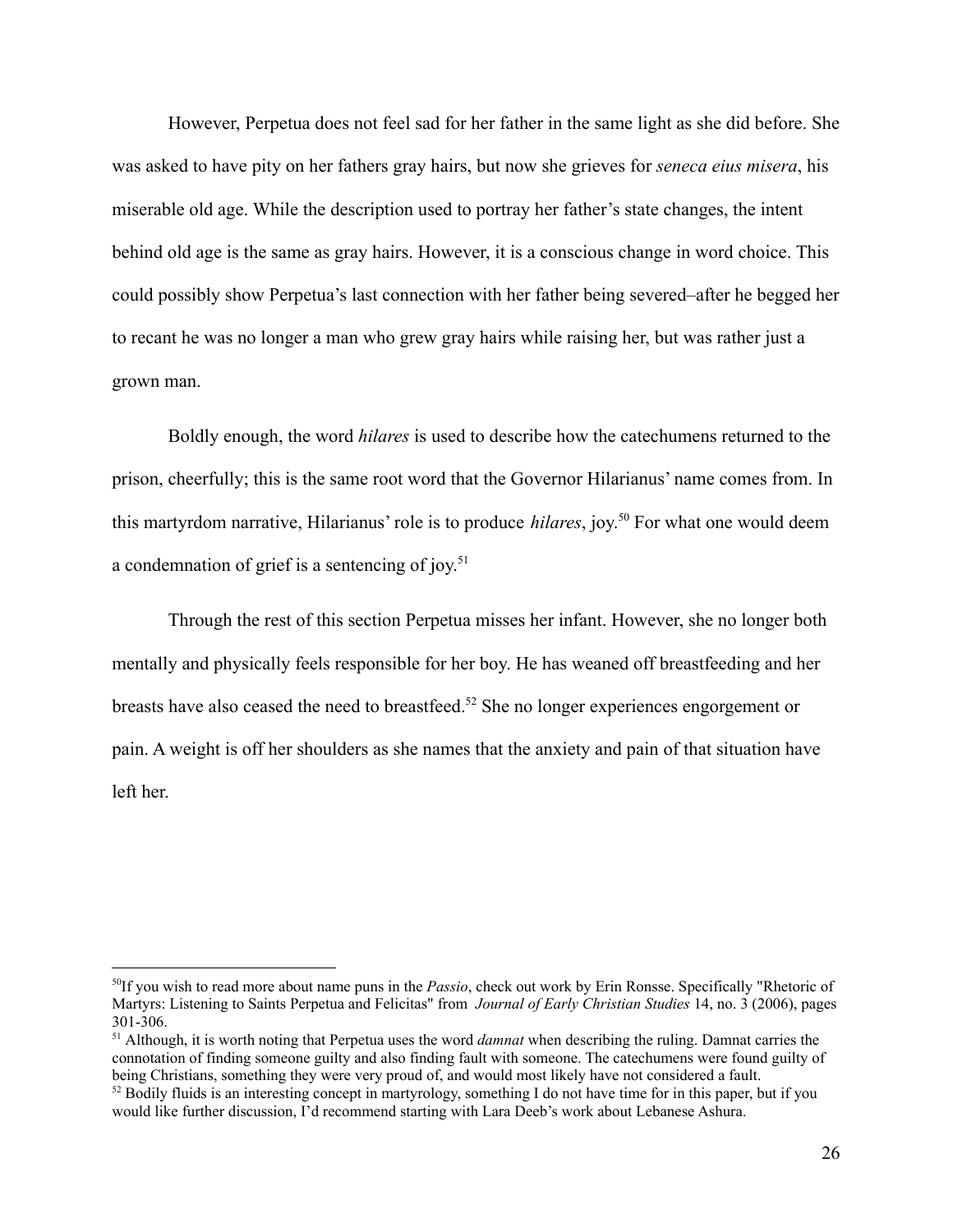#### These words come from IX

#### Original Latin

Deinde post dies paucos Pudens, miles optio praepositus carceris, qui nos magnificare coepit intellegens magnam uirtutem esse in nobis, multos ad nos admittebat, ut et nos et illi inuicem refrigeraremus. ut autem proximauit dies muneris, intrat ad me pater meus consumptus taedio, et coepit barbam suam euellere et in terram mittere, et prosternere se in faciem, et inproperare annis suis, et dicere tanta uerba quae mouerent uniuersam creaturam. ego dolebam pro infelici senecta eius.

#### Translation

Then after just a few days, Pudens, the military junior officer and overseer of the prison, who began to praise us understanding there was intense power in us, admitted many to us so that in turn both we and they were made cool. Also when the day of the offering came near, my father entered toward me, consumed by weariness, and began to tear out his beard and to throw it on the ground, and to prostrate on his face, and to blame his age, and to say so many words in order to move the entire creation. I was grieving for his unlucky old age.

## Analysis

Again, section IX starts in the same style; the narrative opens with a passing of time: *post dies paucos*, after just a few days. With her father absent another time, Perpetua, and the other catechumens and their visitors, *refrigeraremus*, were made cool despite the date of their match with the beasts fast approaching. However, when talking about the event that was coming up, the game, the word *muneris* is used. If the author wanted to use a word with the connotation of a game, *ludus* would have been used. That is the word most commonly seen when discussing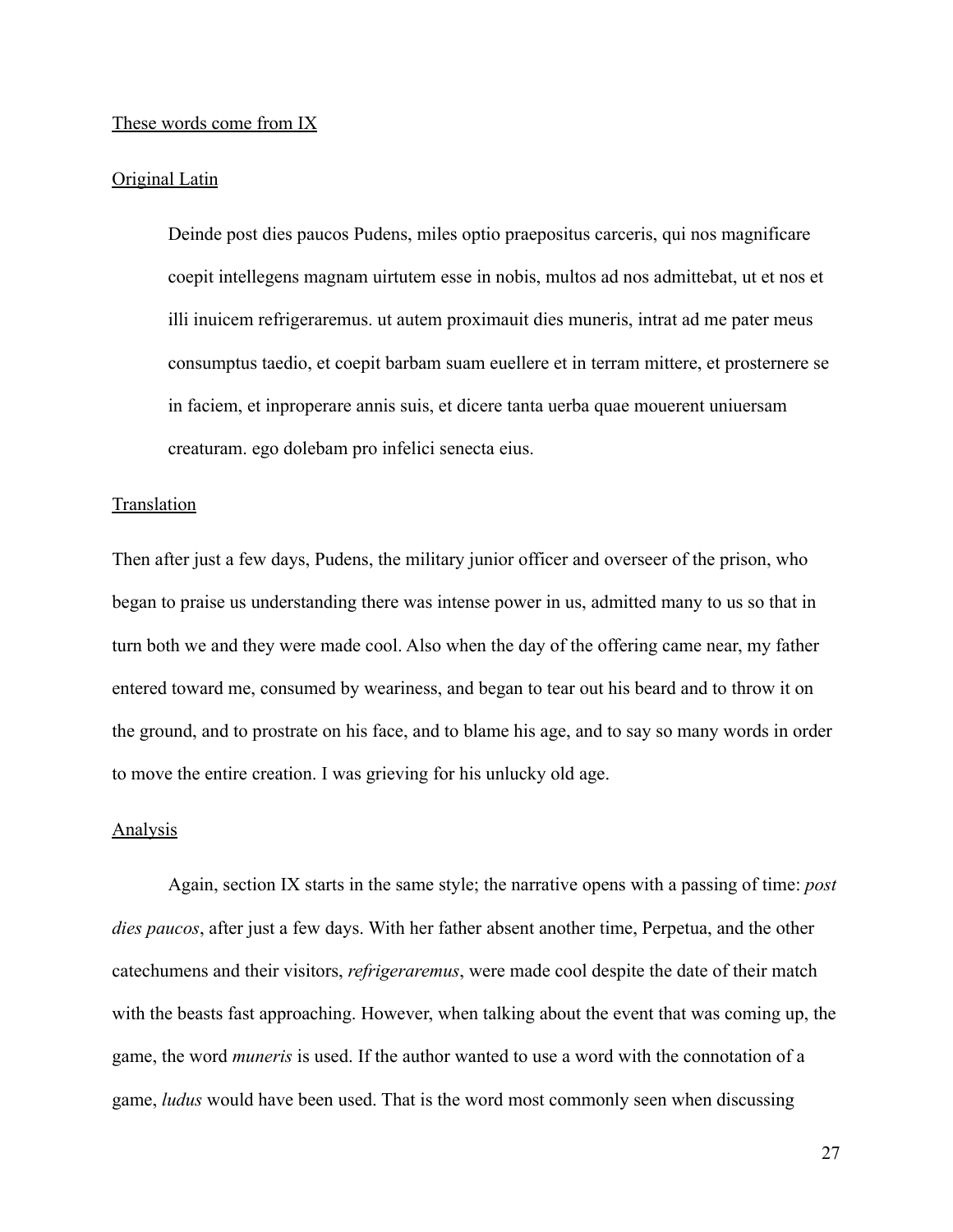gladiatorial games. However, the word *muneris* carries the connotation of a service. While it can mean a spectacle, the spectacle is often in the form of an offering. It can also be translated as a duty. This shows how Perpetua was preparing her mindset for martyrdom and was ready to meet her fate.

When Perpetua's father visits this last time, he is described in the exact same way: *consumption taedio*, consumed by weariness. Additionally, the initial fear Perpetua had that her father may blind her used the word *euellere*, which is turned back on the father. Here, he is tearing out his own beard. The typical Roman family and gender norms are completely altered in this scene. Through ripping of the elder masculine identifier, the beard, the *paterfamilias* not only emasculates himself,<sup>53</sup> but also tears down his authority through his age and weariness. This, combined with his begging at his daughter's feet, is a reversal of the familial hierarchy and the traditional gender roles.

And with his beard ripped out, his hair is again not used to describe his age. His age is *annis*, just his age. Not his old age, not his gray hairs, just his age. And similarly to before where Perpetua previously grieved for his miserable old age, now she grieves for his *infelici senecta*, unlucky old age. His age is no longer a source of misery, it is just called unfortunate.

# CONTEXTUAL ANALYSIS

#### SOCIAL CLASS

When considering the familial roles Perpetua carried, daughter and mother, social class dictates the expectations those roles carried. While some translators and scholars like Sara Parvis and Brian Sowers believe that Perpetua was of the upper class<sup>54</sup> Kate Cooper argues that

<sup>53</sup> Parkhouse, "The Fetishization of Female Exempla: Mary, Thecla, Perpetua and Felicitas," 582-583.

<sup>54</sup> Parvis, "Perpetua,: 366; Sowers, "Pudor et Dedecus: Rhetoric of Honor and Shame in Perpetua's Passion," 387.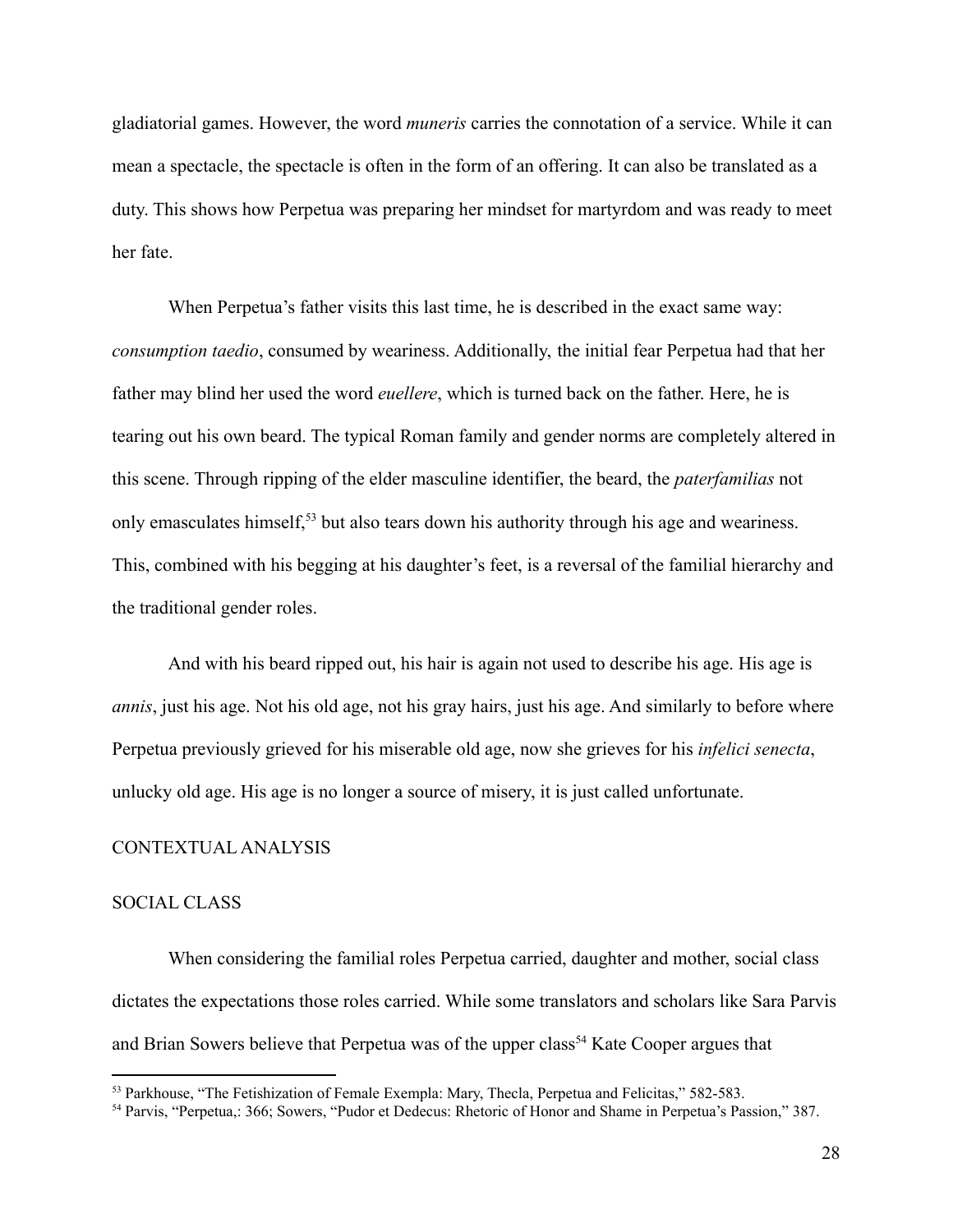Perpetua was of the lower class. Cooper brings out three main arguments to support this claim. She explains that Roman law protected the *honestiores*, the upper class, from corporal punishment, so the fact that the Governor ordered Perpetua's father to be beaten during a public legal trial shows that he was a member of the *humiliores*, a lower social class who could receive coropral punishment from superiors.<sup>55</sup> Additionally, Perpetua was initially held in domestic custody until she was moved to prison. As she remained in dometic custody, most likely in the home of an upper class family, her father had the opportunity to visit her. If visitors were allowed under domestic custody, this was most likely at the discretion of the household slaves and a slave would be more likely to help a fellow low class member.<sup>56</sup> Finally, Cooper explains that most upper class families had wet nurses for their babies. Because Perpetua's child was breastfeeding from Perpetua herself, it is most likely that she was of a lower class and unable to afford a wet nurse. This is strengthened by the fact that her father said the baby would not survive after her death, implying they could not hire a wet nurse.<sup>57</sup> With this evidence, I believe it is safe to say that Perpetua was of a lower social class.

As a daughter and mother carry a weight of responsibility to consider how her actions would impact the rest of her family. Perpetua's father, in section five, even mentions that no one in their family would be able to speak publicly if Perpetua was punished for being a Christian. However, by considering Perpetua as a member of the *humiliores*, we can see that she was also expected to carry part of the financial responsibility of her family. Perpetua's additional income, tied to her marital status, was something her father was afraid to lose.

<sup>55</sup> Cooper, "A Father, a Daughter and a Procurator: Authority and Resistance in the Prison Memoir of Perpetua of Carthage," 694.

<sup>56</sup> Cooper, 690.

<sup>57</sup> Cooper, 688.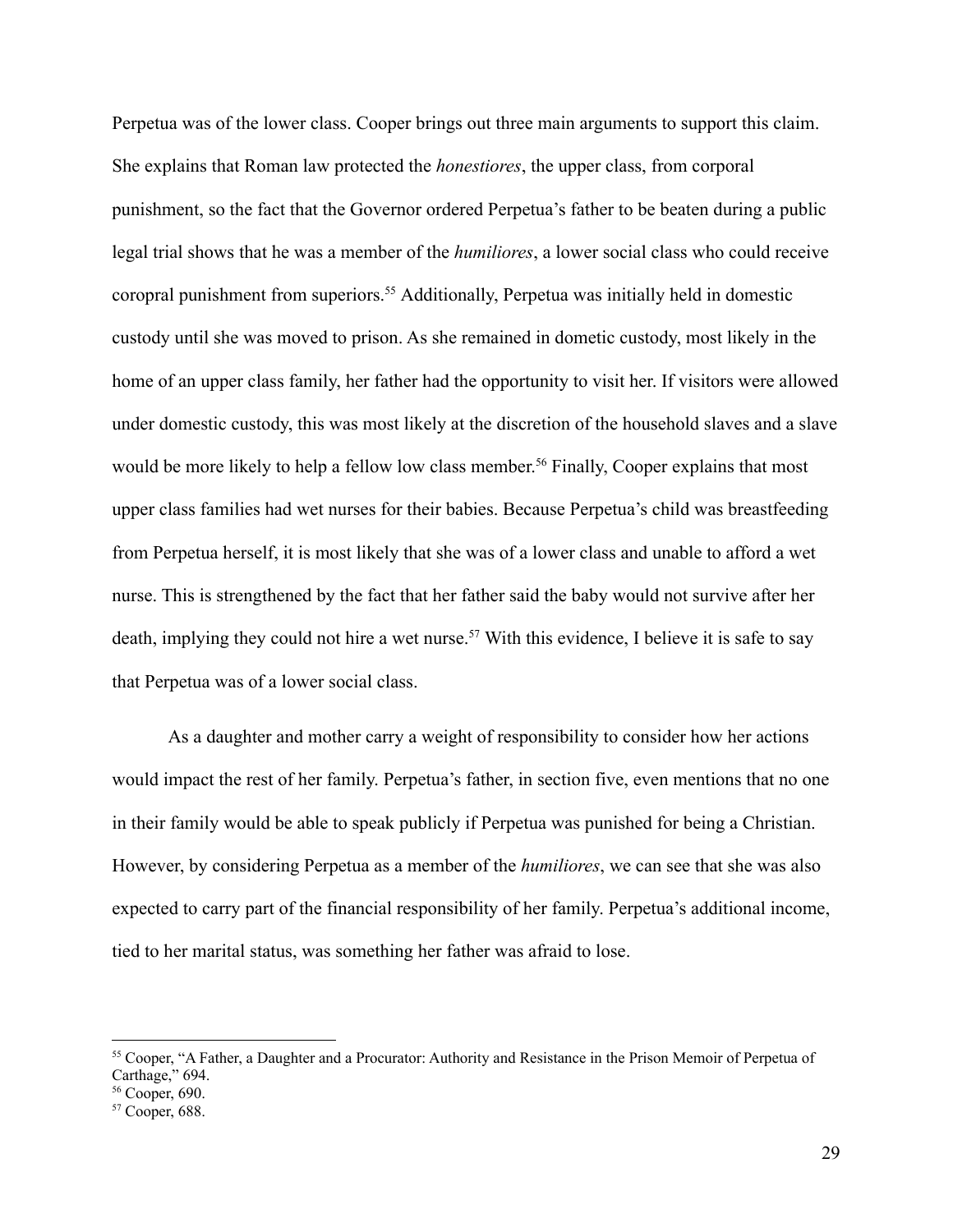#### MARITAL STATUS

In addition to understanding Perpetua's social status, her marital status is important. Throughout the entire *Passio*, there is no mention of who her child's father is. Scholarly discussions propose various explanations as to how Perpetua became the sole caregiver of her child. Perpetua could have been married to her child's father and then divorced, a theory Kate Cooper acknowledges. Divorce was something that Christian women contemporary to Perpetua were able and willing to do.<sup>58</sup> However, it seems unlikely that the divorced husband would not attempt to take custody of the child.<sup>59</sup> Another thought, discussed by Sara Parvis, is that Perpetua and her son's father were married, but he was a Christian himself and was martyred too.<sup>60</sup> Barbara K. Gold offers up the notion that he could have been on an extended trip.<sup>61</sup> Most compelling to me is the argument that the child was born to parents who were not married. Kate Cooper succinctly explains the Roman marriage and custody laws:

In a union between free unmarried partners, the maternal grandfather would have undisputed control and undisputed custody, should the two parents cease to live together. If a man wished his own father to have control – or if a legally independent man wished to have control over his own child – he was required to contract a *iustum matrimonium* with the woman whom he wished to act as mother. In Roman law, the wife or her family could never against his will gain custody of a man's child born from marriage, and at the same time the biological father or his family could not acquire custody against the will of the mother or her family if the child was born from an unmarried union.<sup>62</sup>

<sup>58</sup> Cooper, 690.

<sup>59</sup> Parvis, "Perpetua," 367.

<sup>60</sup> See note 58 above.

<sup>&</sup>lt;sup>61</sup> Gold, "'And I Became a Man' Gender Fluidity and Closure in Perpetua's Prison Narrative," 154.

 $62$  Cooper, "A Father, a Daughter and a Procurator: Authority and Resistance in the Prison Memoir of Perpetua of Carthage," 688.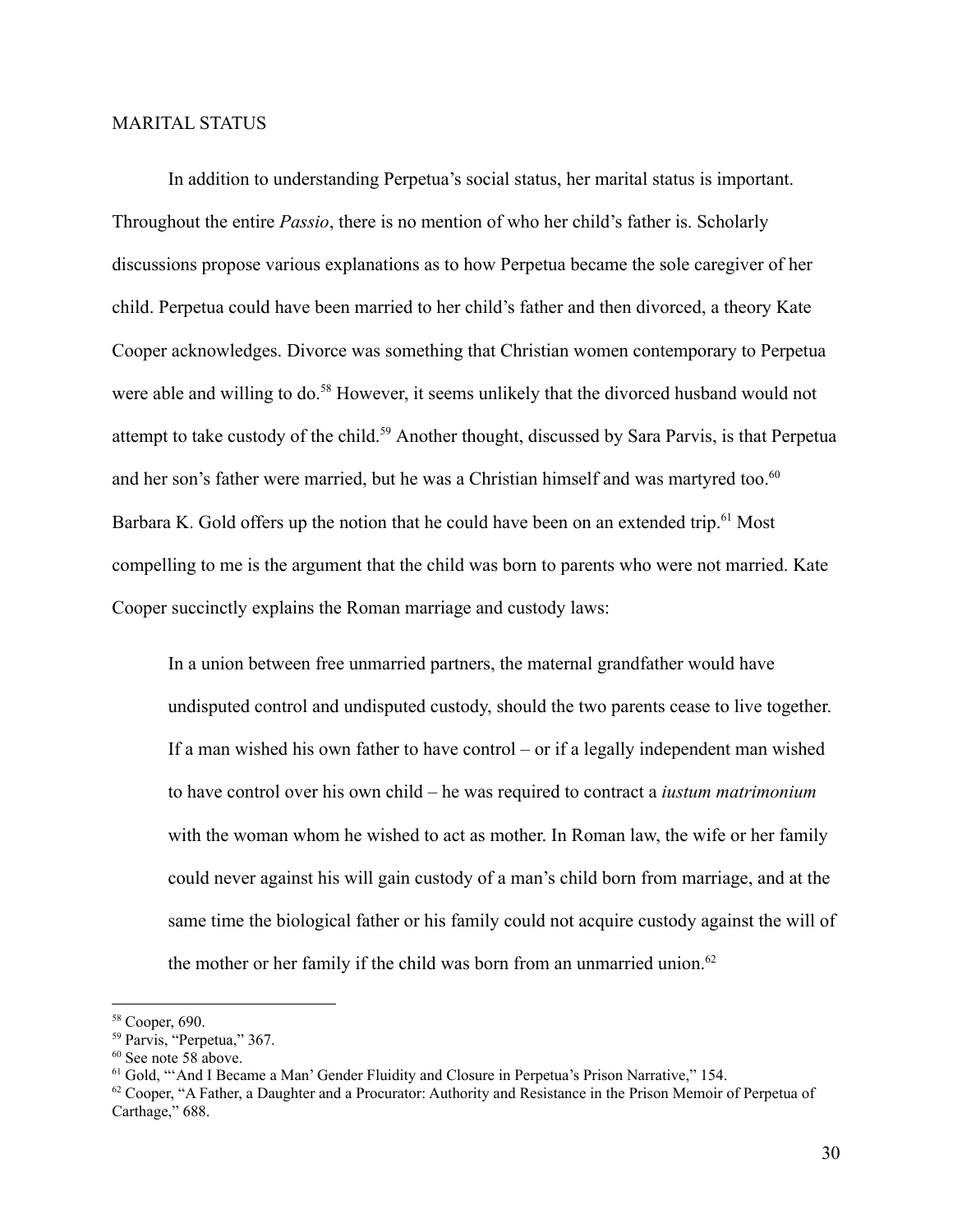These legal precedents can be extrapolated to assume that if Perpetua was married or widowed she would not have her custody of child, and thus she was never married to the father of her son. Cooper goes one step further to conjecture that the father of Perpetua's son was a man who had no need for heirs and did not want to get married, but did want one sexual partner, in order to stay out of sexual trouble–in this context, Cooper calls Perpetua a concubine.<sup>63</sup> It was socially acceptable for a woman of a lower social status to be a concubine as long as she did not attempt to enter a higher class.<sup>64</sup> As a concubine, she could have received economic benefits from their partner, and it is possible that Perpetua and her family relied on the generosity of her son's father. This could also explain why Perpetua's father urged her so strongly to recant her faith and return to society; he too needed financial support from his grandson's father.<sup>65</sup> By putting Perpetua's social and marital statuses in conversion, I agree with Cooper that Perpetua was an unmarried woman from the lower class. It is with this conclusion that the dynamic between Perpetua and her father is best analyzed.

# FAMILY

In section three, Perpetua's mother and brother accepted her faith. This can be seen by the fact that they accepted custody of her child, and also can be inferred by the fact that her brother was also a catechumen, according to the editor of the *Passio*. As stated before, they were saddened by the eventual loss of her, but as her brother was also a catechumen, they understood. However, Perpetua's father did not; Perpetua wrote that *solus de passione mea gauisurus non esset de toto genere meo,* he alone from my entire family would not be glad for her suffering. He

 $63$  Cooper, 689.

<sup>64</sup> Augustine in fact had, as Kate Cooper would categorize, a concubine for fifteen years. See James Boyce's "Don't Blame the Devil: St. Augustine and Original Sin," published by Counterpoint Press in 2015 for more.

<sup>&</sup>lt;sup>65</sup> Cooper, "A Father, a Daughter and a Procurator: Authority and Resistance in the Prison Memoir of Perpetua of Carthage," 689.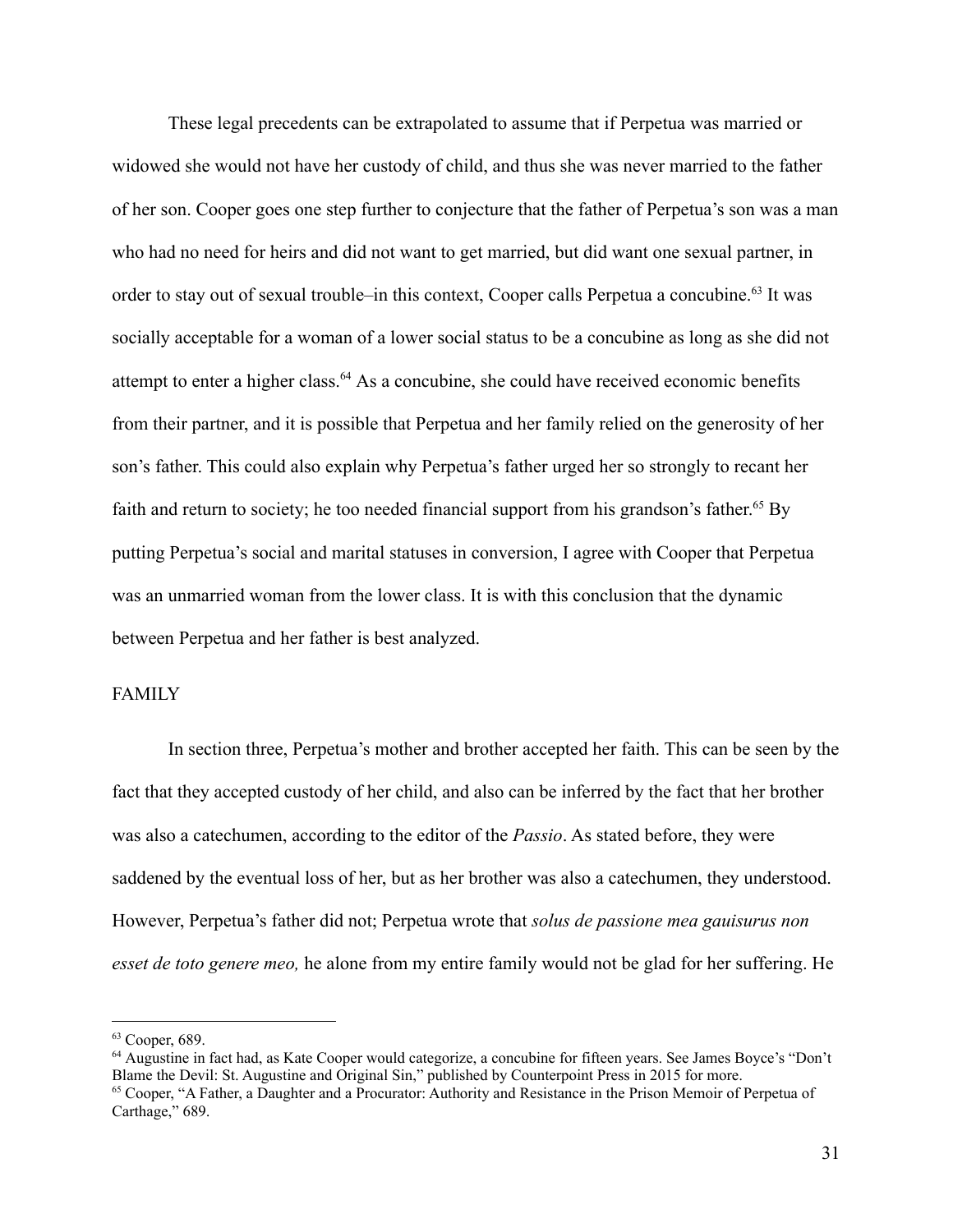put immense pressure on his daughter to recant her confession of faith.Because the rest of Perpetua's family accepted her confession, her father's sole disapproval, and the way he physically and verbally harassed her, is what caused her to distance herself from her born family.

Interwoven in the *Passio* is the theme of family, both Perpetua's born family and her chosen family. The farther Perpetua moves away from her born family and the head of her family, the more natural it is for her to become the head of the Christian family.<sup>66</sup> Each time she takes a step back from her family and rejects domestic norms, it comes with great sorrow and grief,<sup>67</sup> both from Perpetua and her family members. She loses her connection to her father and to her son. She faces the choice between identifying a mother, identifying a daughter and identifying a Christian. It is the identity of Christian in the North African context that prevents her from identifying as a mother and a daughter, and the identities of a mother and a daughter that her father believes prevent her from identifying as a Christian.<sup>68</sup> By ultimately choosing Christian, she places her relationship with God above all else, including her born family. 69

Early Christians, including Perpetua, knew that becoming a Christian could mean that they had to leave their born family, but knew that it also required their involvement and participation in a Christian community, a new family.<sup>70</sup> Perpetuas new family of catechumens strengthens her new identity. By remaining in community with fellow believers, she transcends the other identities she held and clings to the Christian way of life.<sup>71</sup> Throughout the *Passio*, as Karen King puts it, "the Christian way of life was demonstrated most vividly by believers who

<sup>66</sup> Tilley, "The Passion of Saints Perpetua and Felicity," 387.

<sup>67</sup> MacHaffie, "Women and the Early Churches," 35.

<sup>&</sup>lt;sup>68</sup> It is worth noting that identities are highly contextual and are shaped by cultural norms that evolve over time.

<sup>69</sup> King, "Willing to Die for God: Individualization and Instrumental Agency in Ancient Christian Martyr Literature," 377.

 $70$  King, 360.

<sup>71</sup> MacHaffie, "Women and the Early Churches," 34.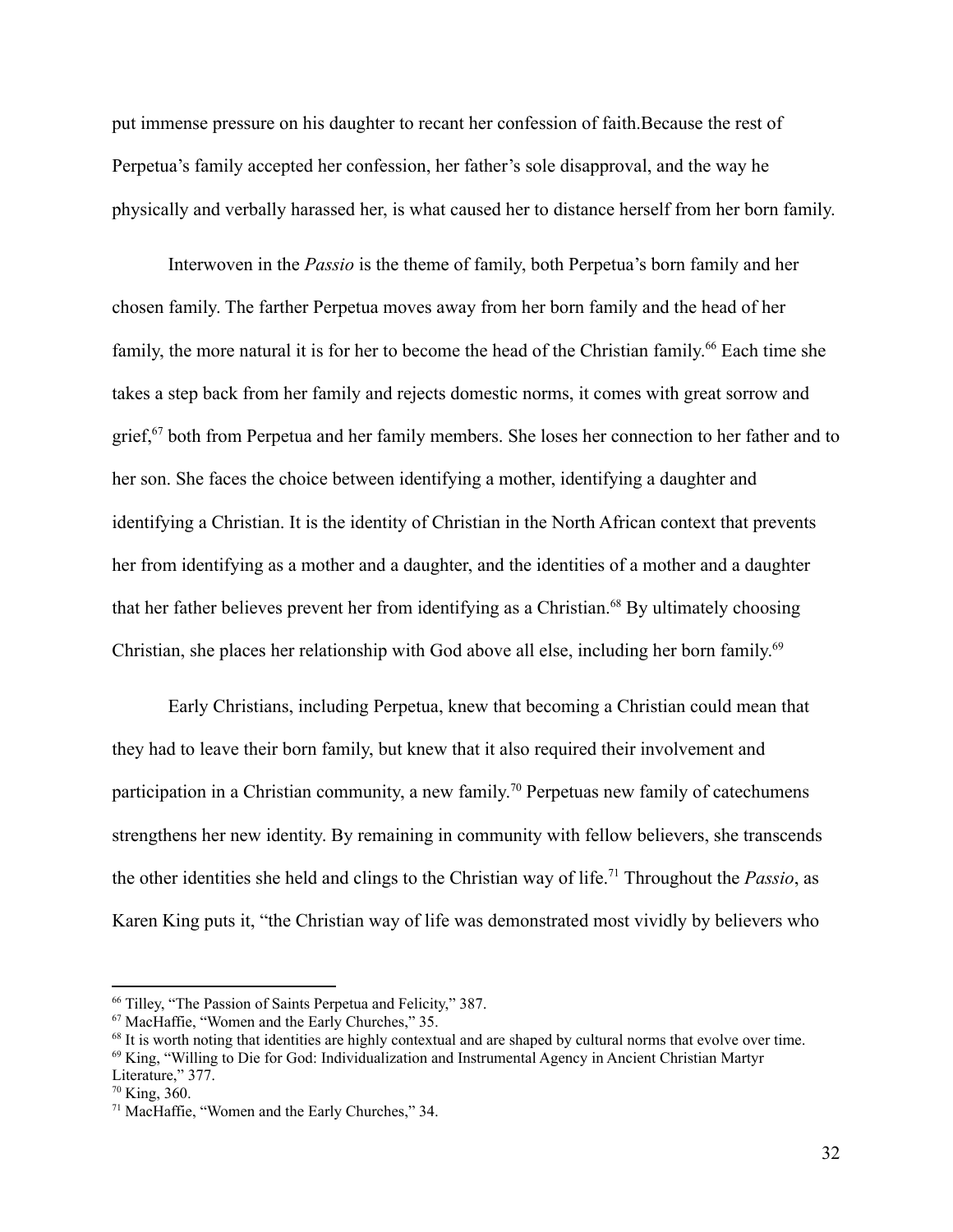publicly confessed their identity as Christians and died willingly and fearlessly, even in the face of physical torutre, humiliation, and the loss of social standing, wealth, and family."<sup>72</sup>

Perpetua withstands social implications and alters imperial and familial hierarchy and places God at the top.<sup>73</sup> Barbara J. MacHaffie states that "Perpetua believed that she was liberated from the law of the Romans and the expectations of her culture by God who was the highest authority."<sup>74</sup> Her individualism ties together Christian conversion with resistance to Roman imperialism.<sup>75</sup> Some, like Sarah Parkhouse, conclude that while Perpetua successfully frees herself from the patriarchal roles of daughter and mother, she remains stuck in a world of male control and lacks total agency: "Perpetua might liberate herself from her role as daughter and mother but she remains entrapped in a world of male control."<sup>76</sup> Considering the need for contextualization of stories, I push back on this argument. I view Perpetua as disruptive in a way that shows her power and voice.

# PERPETUA'S AGENCY AND VOICE

While contemporary theories of identity did not always exist, they can still be applied to the third century. In the *Passio*, gender is actively played with to show power and social relation. Through my translating and analyzing of power relations, I held to Karen King's definition of agency:

By understanding agency not as the property of individuals but as a function of the production of power and the shaping of social relations in specific situations, it is

 $72$  King, "Willing to Die for God: Individualization and Instrumental Agency in Ancient Christian Martyr Literature," 360.

<sup>73</sup> King, 373.

<sup>74</sup> MacHaffie, "Women and the Early Churches," 34.

<sup>75</sup> King, "Willing to Die for God: Individualization and Instrumental Agency in Ancient Christian Martyr Literature," 354.

<sup>76</sup> Parkhouse, "The Fetishization of Female Exempla: Mary, Thecla, Perpetua and Felicitas," 587.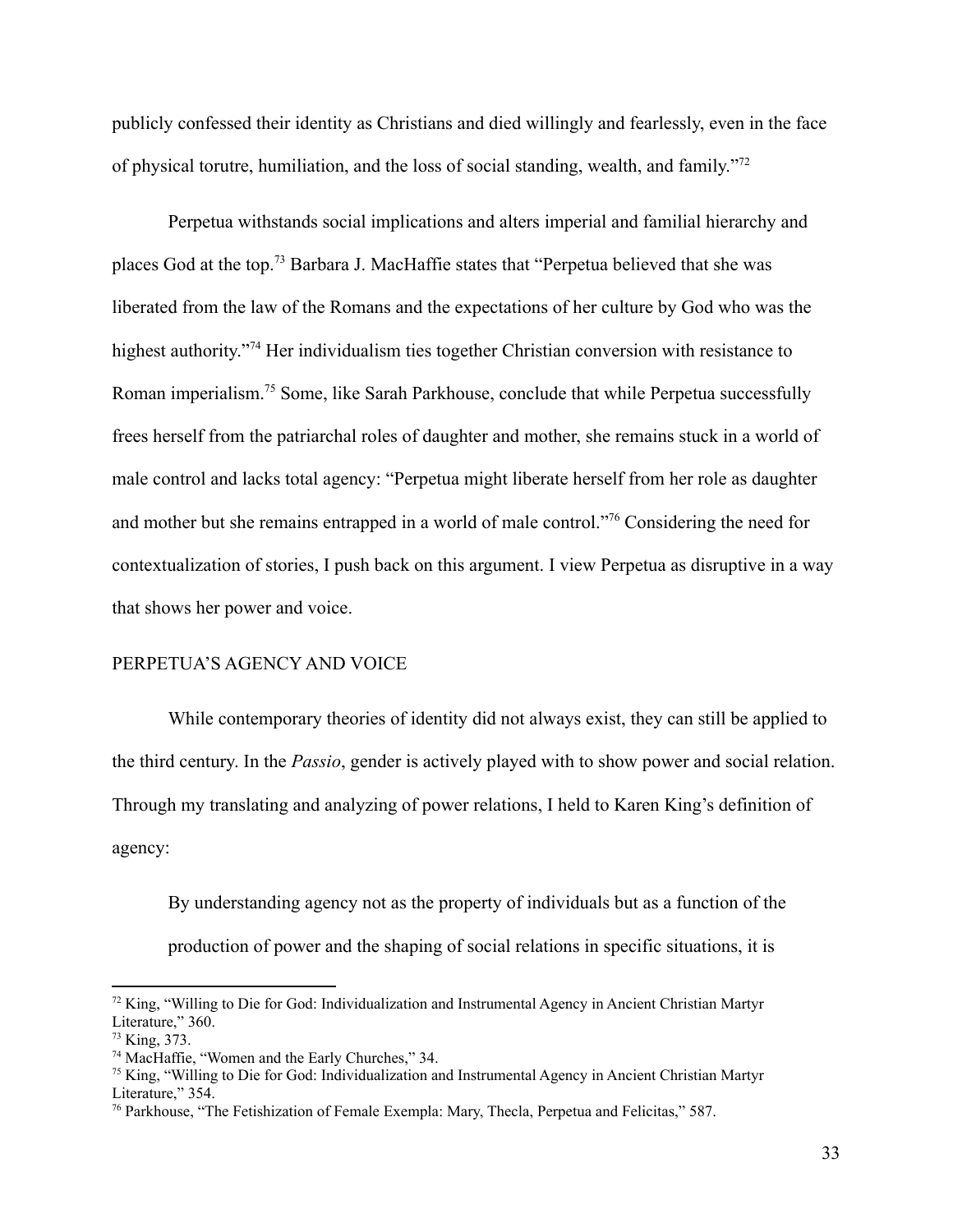possible to reconsider how we might talk about the representations of Perpetua and other Christians as martyrs.<sup>77</sup>

There is not one catch-all definition for agency; agency belongs to situations.<sup>78</sup> Power relations are at the forefront in the *Passio*. My close translation shows the production of power and the social relations in the specific situation of Perpetua's recorded interactions with her father. Throughout the analysis of the original language, Perpetua's agency, her voice, is deeply connected to and at odds with the imperial and patriarchal structures of Roman Carthage.

According to Judith Perkins, "what Perpetua's "own ideas" offer is a self representation of a woman subverting and transcending her society's strictures, buttressed by a growing sense of her empowerment through suffering."<sup>79</sup> Perpetua, eager for her death, is able to place her concern for her child aside and sees her suffering as redemptive and practical individuality. 80 In this individuality, Perpetua disrupts societal norms and "convinces, reproves, corrects, and shames."<sup>81</sup> Perpetua reverses the physical hierarchy with her *paterfamilias*, which was dictated by the social hierarchy. As explained in my earlier analysis, Perpetua's father initially is dominant physically above her, but as she is recognized as *domina*, he begs at her feet.<sup>82</sup> Through her agency and voice, Perpetua becomes the dominating *domina* over her domineering *paterfamilias.*

<sup>77</sup> King, "Willing to Die for God: Individualization and Instrumental Agency in Ancient Christian Martyr Literature," 369.

<sup>78</sup> King, 379.

<sup>79</sup> Perkins, "Suffering and Power," 104-105.

<sup>80</sup> Perkins, 109; King, "Willing to Die for God: Individualization and Instrumental Agency in Ancient Christian Martyr Literature," 377.

<sup>81</sup> Sowers, "Pudor et Dedecus: Rhetoric of Honor and Shame in Perpetua's Passion," 387.

 $82$  The imagery of Perpetua on top can also be seen in her visions. While her visions are not within the scope of this paper, it is important to acknowledge the vertical power in her own writings. In one of Prepetua's visions, she is ascending a ladder and stepping down on the serpent's head.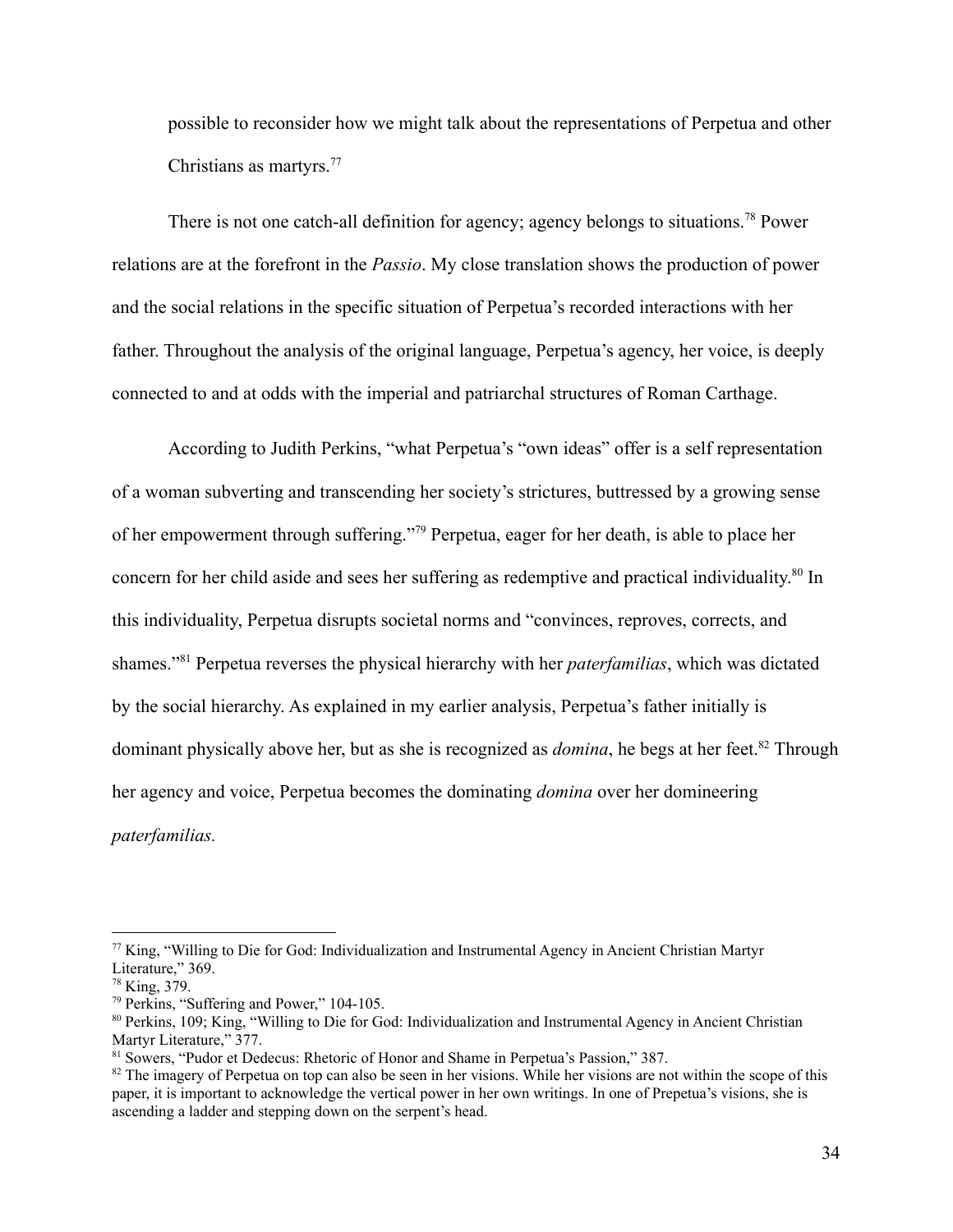The *Passio* concludes with Perpetua highlighting the active role of the martyrs in not just accepting, but allowing their death, revealing their martyrdom. Perpetua views her impending death in such a light that the vernacular used is a language filled with choice and volition.<sup>83</sup> Perpetua must have known martyrdom was a possibility when becoming a Christian, and still became a catechumen and was baptized. When the possibility of martyrdom became a reality and she was condemned to the beasts, Perptua was overjoyed; martyrs "hold that to die *is* to win; the wreath *is* death."<sup>84</sup> This acceptance turned willingness turned want to die for her faith was strongly present in Perpetua's final scene. With sword to her throat, Perpetua guided the gladiator's hand to deliver the fatal blow, securing eternal life through martyrdom.

The *Passio* proves that "novice Christians can die an exemplary death."<sup>85</sup> A constant disruptor of Roman patriarchal norms, even through her death Perpetua completes one last reversal. Society's power no longer has a grip on her, as Perpetua's final fate is drastically different from the one society told her she could have.<sup>86</sup> The only way Perpetua was able to die in the arena was through her own doing.<sup>87</sup> Seen through the original language and contextual support, Perpetua exercises agency through distancing herself from her *paterfamilias* and disrupting her patriarchal society.

<sup>83</sup> Cobb, "Suicide by Gladiator? The Acts of Perpetua and Felicitas in Its North African Context," 621.

<sup>&</sup>lt;sup>84</sup> Perkins, "Suffering and Power," 111.

<sup>&</sup>lt;sup>85</sup> Parvis, "Perpetua," 367.

<sup>86</sup> Perkins, "Suffering and Power," 105.

<sup>87</sup> Sowers, "Pudor et Dedecus: Rhetoric of Honor and Shame in Perpetua's Passion," 387.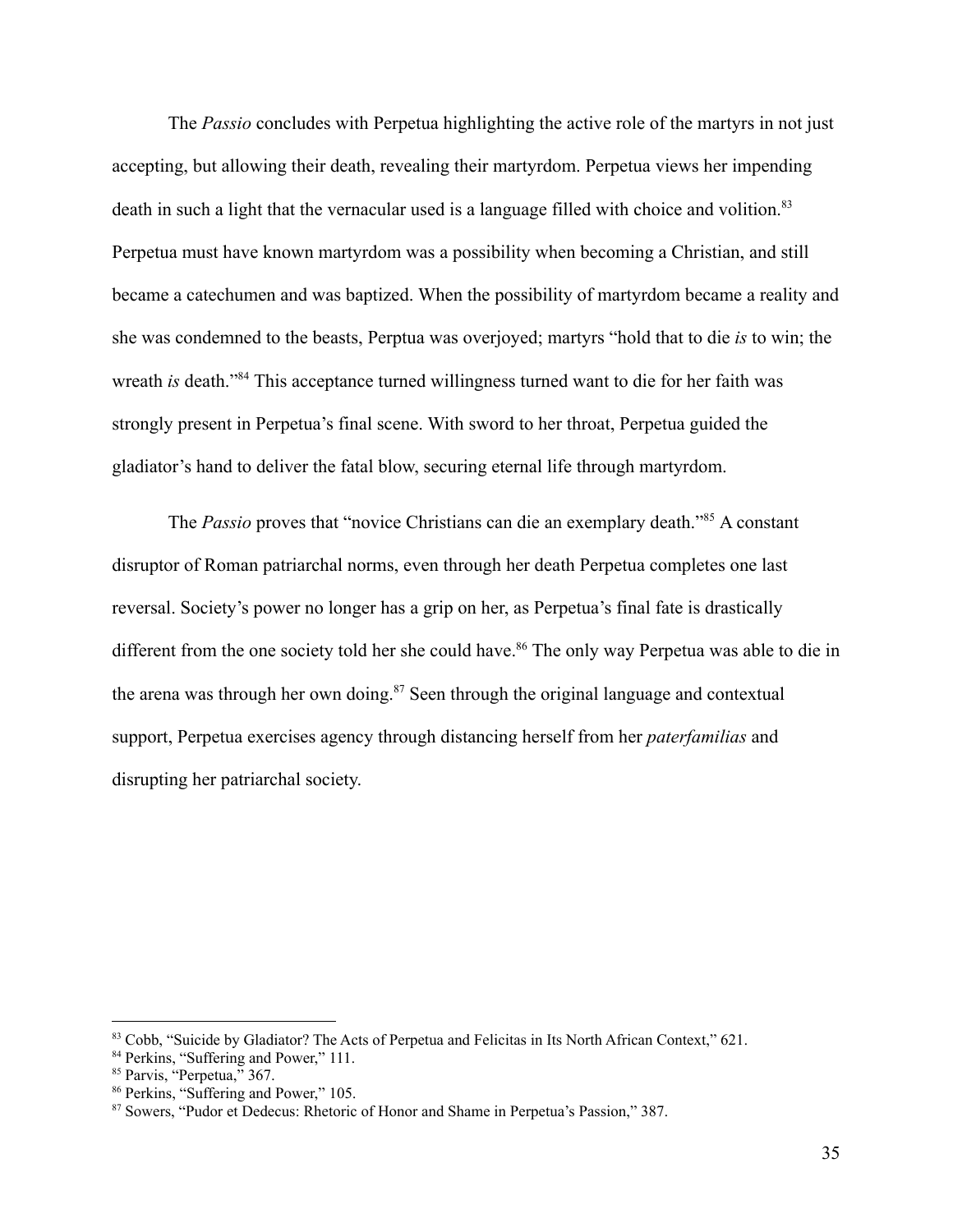#### Bibliography

- Bremmer, Jan N. "Contextualizing Heaven in Third-Century North Africa." In *Heavenly Realms and Earthly Realities in Late Antique Religions*, edited by R. S. Boustan and A. Y. Reed, 159–73. Cambridge: Cambridge University, 2004.
- Castelli, Elizabeth A. "The Martyr's Memory: Autobiography and Self-Writing in Ignatius, Perpetua, and Pionius." In *Martyrdom and Memory: Early Christian Culture Making*, 69–103. New York: Columbia University, 2004.
- Cobb, Stephanie L. "Suicide by Gladiator? The Acts of Perpetua and Felicitas in Its North African Context." *Church History* 88, no. 3 (September 2019): 597–628.
- Cooper, Kate. "A Father, a Daughter and a Procurator: Authority and Resistance in the Prison Memoir of Perpetua of Carthage." *Gender and History* 23, no. 3 (November 2011): 685–702.
- Eusebius. "Origen and Atrocities at Alexandria." In *The Church History*, translated by Paul L. Maier, 188–222. Grand Rapids, MI: Kregel Publications, 2007.
- Gold, Barbara K. "'And I Became a Man' Gender Fluidity and Closure in Perpetua's Prison Narrative." In *Roman Literature, Gender and Reception: Domina Illustris*, edited by Donald Lateiner, Barbara K. Gold, and Judith Perkins, 153–65. New York: Routledge, 2013.
- Heffernan, Thomas J. "The English Translation." In *The Passion of Perpetua and Felicity*, 125–35. New York: Oxford University, 2012.
- Keith, Alison. "The Domina in Roman Elegy." In *A Companion to Roman Love Elegy*, edited by Barbara K. Gold, 285–302. Blackwell Publishing Ltd, 2012.
- King, Karen L. "Willing to Die for God: Individualization and Instrumental Agency in Ancient Christian Martyr Literature." In *The Individual in the Religions of the Ancient Mediterranean*, edited by Jörg Rüpke, 342–84. Oxford: Oxford University, 2013.
- MacHaffie, Barbara J. "Women and the Early Churches." In *Her Story: Women in Christian Tradition*, 23–41. Philadelphia: Fortress Press, 1986.
- McArthur, Tom. "Y." In *Concise Oxford Companion to the English Language*. Oxford University, June 8, 2018.